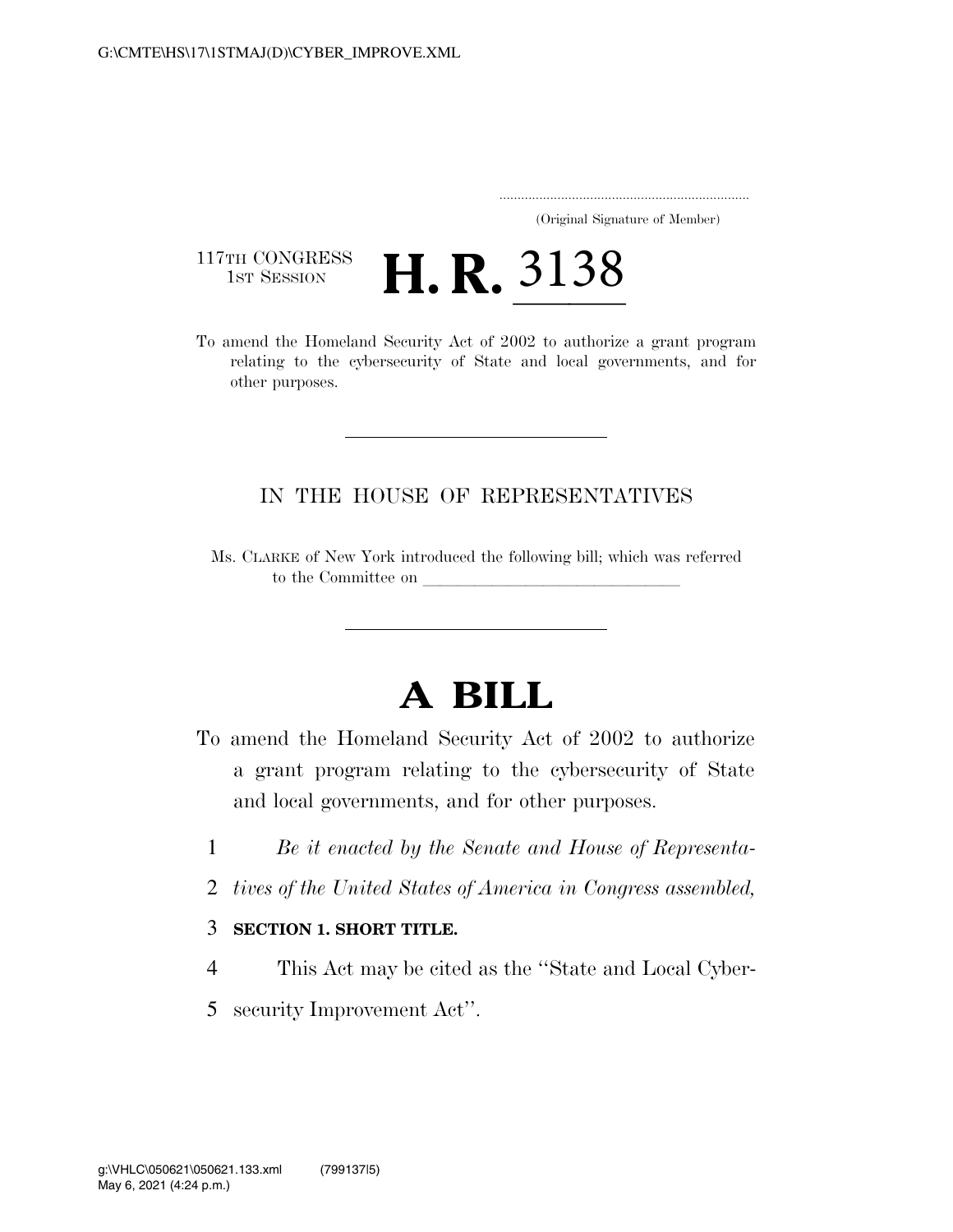| $\mathbf{1}$   | SEC. 2. STATE AND LOCAL CYBERSECURITY GRANT PRO-       |
|----------------|--------------------------------------------------------|
| $\overline{2}$ | GRAM.                                                  |
| 3              | (a) IN GENERAL.—Subtitle A of title XXII of the        |
| $\overline{4}$ | Homeland Security Act of 2002 (6 U.S.C. 651 et seq.)   |
| 5              | is amended by adding at the end the following new sec- |
| 6              | tions:                                                 |
| 7              | "SEC. 2220A. STATE AND LOCAL CYBERSECURITY GRANT       |
| 8              | PROGRAM.                                               |
| 9              | "(a) DEFINITIONS.—In this section:                     |
| 10             | "(1) CYBER THREAT INDICATOR.—The term                  |
| 11             | 'cyber threat indicator' has the meaning given the     |
| 12             | term in section 102 of the Cybersecurity Act of 2015   |
| 13             | $(6$ U.S.C. 1501).                                     |
| 14             | "(2) CYBERSECURITY PLAN.—The term 'Cyber-              |
| 15             | security Plan' means a plan submitted by a State       |
| 16             | under subsection $(e)(1)$ .                            |
| 17             | "(3) ELIGIBLE ENTITY.—The term 'eligible en-           |
| 18             | tity' means—                                           |
| 19             | $\lq\lq (A)$ a State; or                               |
| 20             | "(B) a federally recognized Indian Tribe               |
| 21             | that, not later than 120 days after the date of        |
| 22             | the enactment of this section or not later than        |
| 23             | 120 days before the start of any fiscal year in        |
| 24             | which a grant under this section is awarded—           |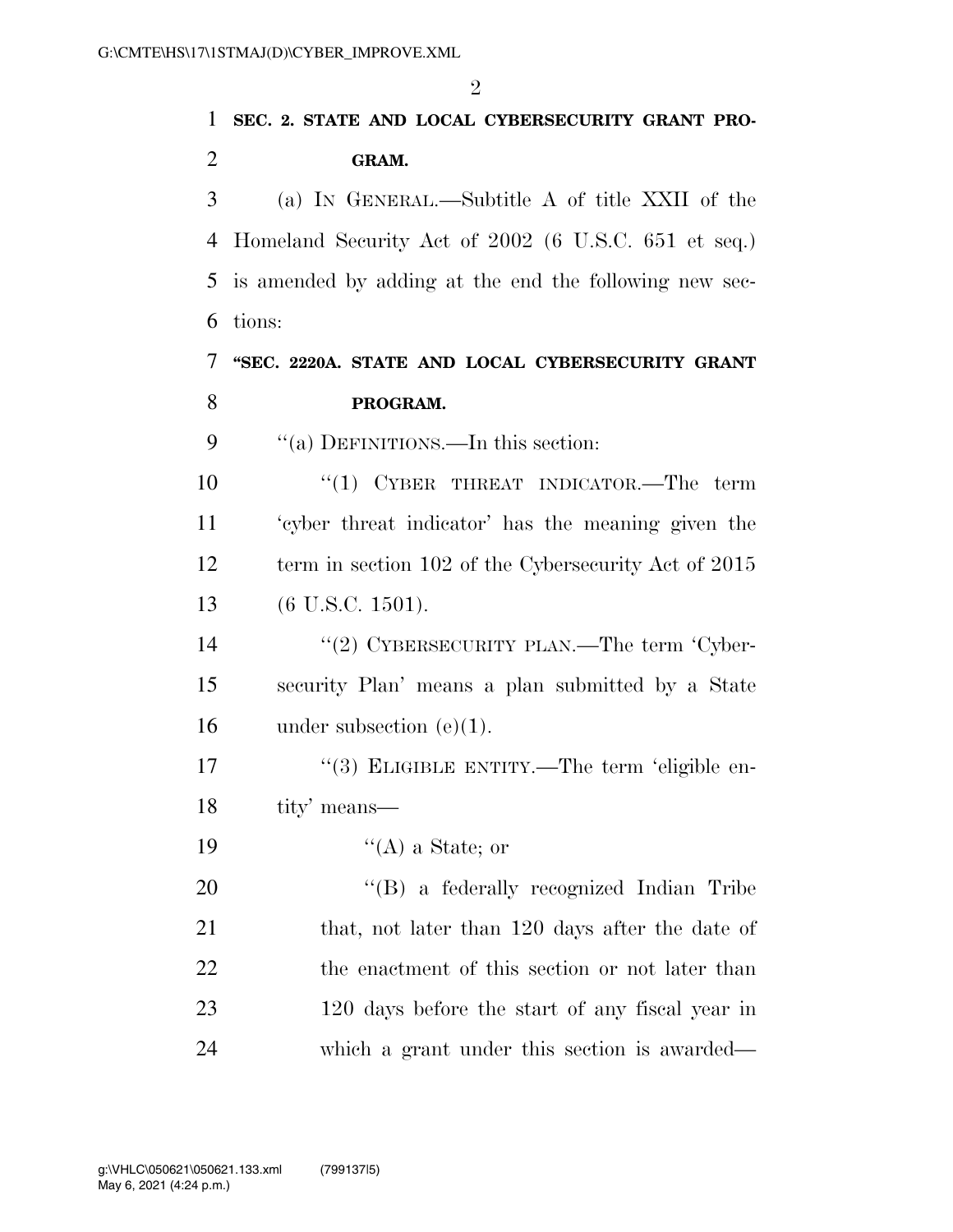| $\mathbf{1}$   | "(i) notifies the Secretary that the In-              |
|----------------|-------------------------------------------------------|
| $\overline{2}$ | dian Tribe intends to develop a Cybersecu-            |
| 3              | rity Plan; and                                        |
| $\overline{4}$ | "(ii) agrees to forfeit any distribution              |
| 5              | under subsection $(n)(2)$ .                           |
| 6              | $\lq(4)$ INCIDENT.—The term 'incident' has the        |
| 7              | meaning given the term in section 2209.               |
| 8              | "(5) INFORMATION SHARING AND ANALYSIS OR-             |
| 9              | GANIZATION.—The term 'information sharing and         |
| 10             | analysis organization' has the meaning given the      |
| 11             | term in section 2222.                                 |
| 12             | "(6) INFORMATION SYSTEM.—The term 'infor-             |
| 13             | mation system' has the meaning given the term in      |
| 14             | section 102 of the Cybersecurity Act of 2015 (6       |
| 15             | U.S.C. 1501).                                         |
| 16             | "(8) ONLINE SERVICE.—The term 'online serv-           |
| 17             | ice' means any internet-facing service, including a   |
| 18             | website, email, virtual private network, or custom    |
| 19             | application.                                          |
| 20             | "(9) STATE.—The term 'State' means each of            |
| 21             | the several States, the District of Columbia, and the |
| 22             | territories and possessions of the United States.     |
| 23             | (10)<br><b>STATE</b><br>LOCAL<br>AND<br>CYBERSECURITY |
| 24             | GRANT PROGRAM.—The term 'State and Local Cy-          |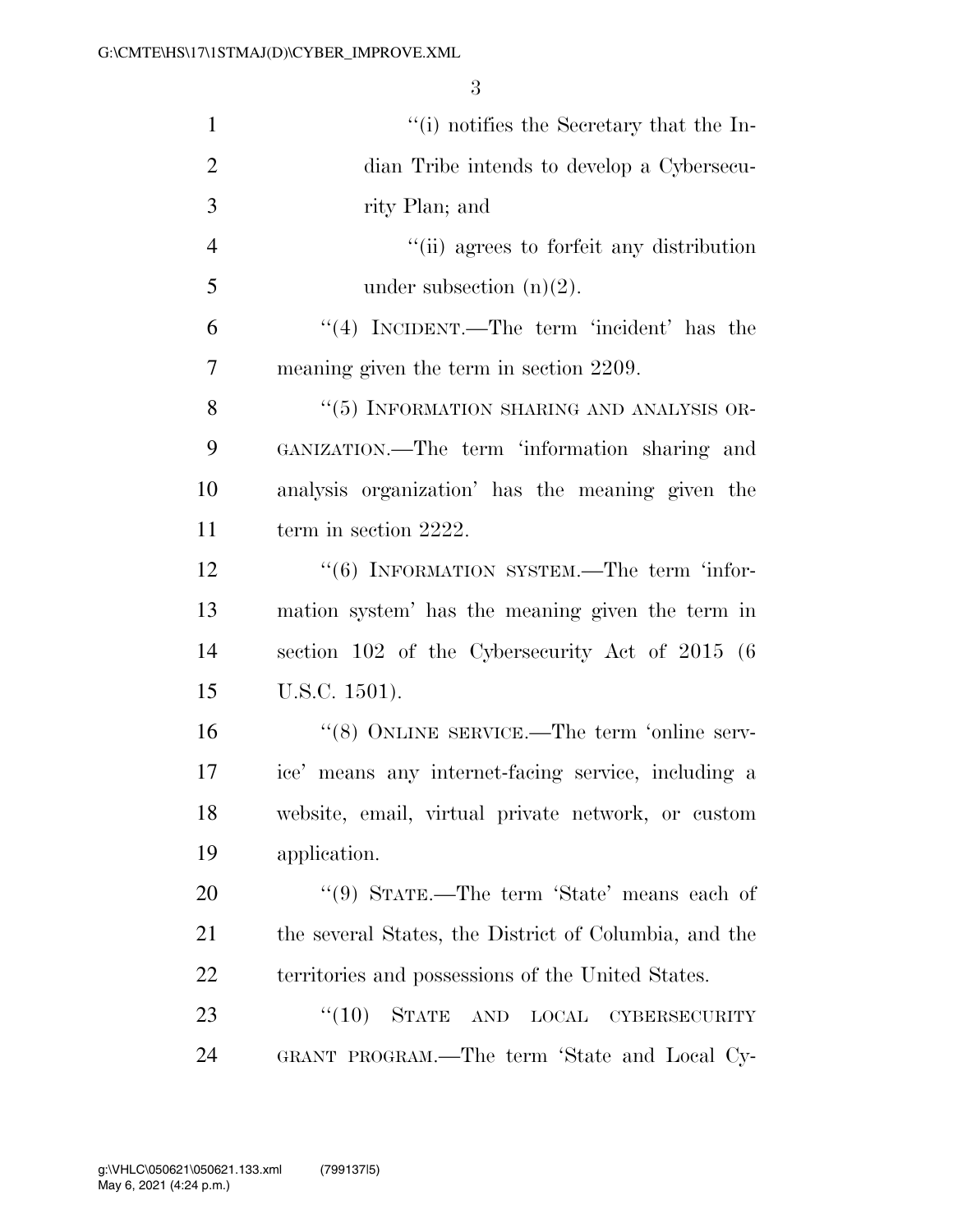bersecurity Grant Program' means the program es-tablished under subsection (b).

3 "(11) STATE AND LOCAL CYBERSECURITY RE- SILIENCY COMMITTEE.—The term 'State and Local Cybersecurity Resiliency Committee' means the com-mittee established under subsection (o)(1).

# ''(b) ESTABLISHMENT.—

8 "(1) IN GENERAL.—The Secretary, acting through the Director, shall establish a program, to be known as the 'the State and Local Cybersecurity Grant Program', to award grants to eligible entities to address cybersecurity risks and cybersecurity threats to information systems of State, local, or Tribal governments.

 ''(2) APPLICATION.—An eligible entity desiring a grant under the State and Local Cybersecurity Grant Program shall submit to the Secretary an ap- plication at such time, in such manner, and con- taining such information as the Secretary may re-quire.

 ''(c) BASELINE REQUIREMENTS.—An eligible entity or multistate group that receives a grant under this sec-tion shall use the grant in compliance with—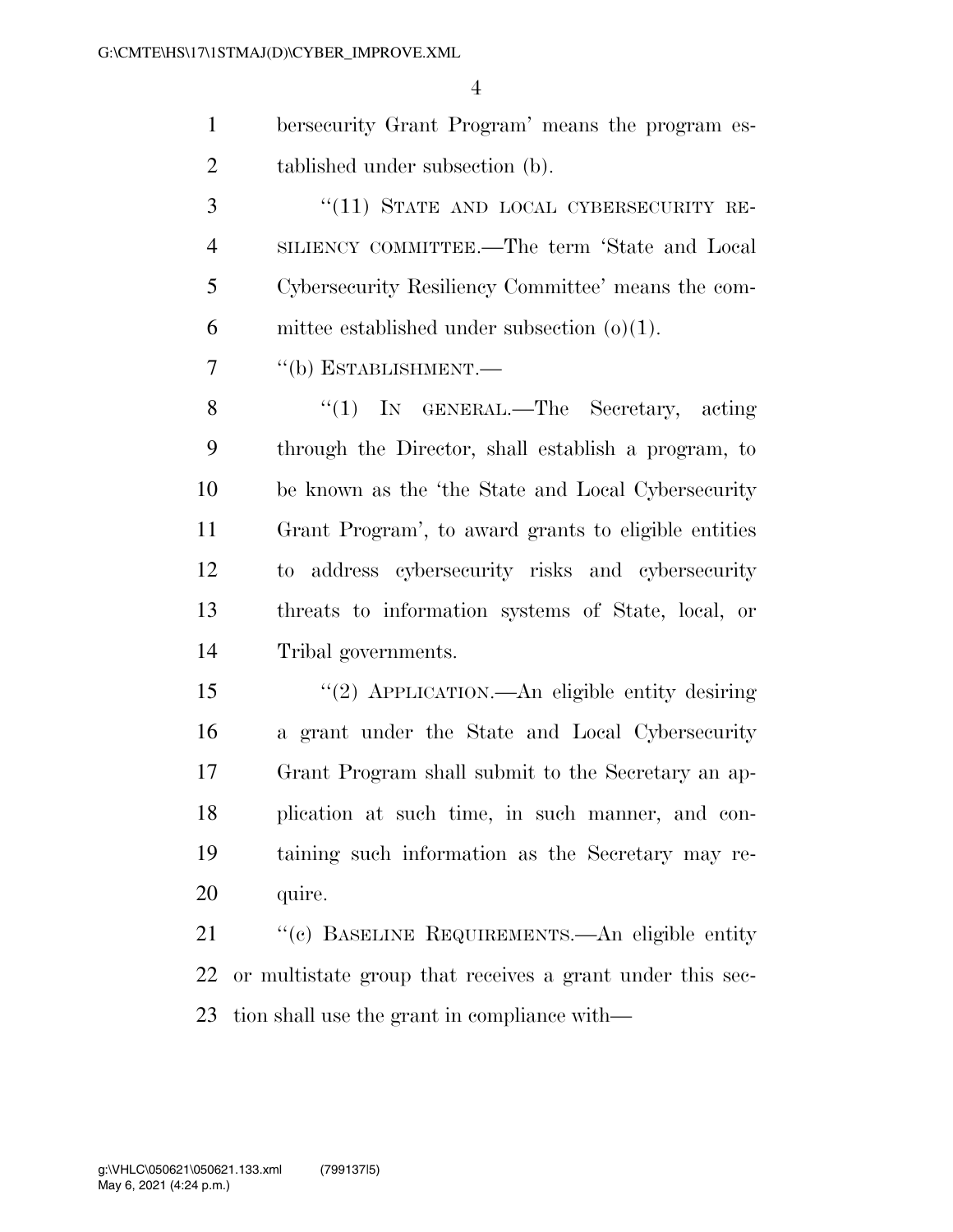1 ''(1) the Cybersecurity Plan of the eligible enti-2 ty or the Cybersecurity Plans of the eligible entities that comprise the multistate group; and 4 "(2) the Homeland Security Strategy to Im- prove the Cybersecurity of State, Local, Tribal, and Territorial Governments developed under section  $2210(e)(1)$ . 8 "(d) ADMINISTRATION.—The State and Local Cyber- security Grant Program shall be administered in the same office of the Department that administers grants made under sections 2003 and 2004. 12 <sup>''</sup>(e) CYBERSECURITY PLANS.— 13 "(1) IN GENERAL.—An eligible entity applying for a grant under this section shall submit to the Secretary a Cybersecurity Plan for approval. ''(2) REQUIRED ELEMENTS.—A Cybersecurity Plan of an eligible entity shall—  $\langle (A) \rangle$  incorporate, to the extent practicable, any existing plans of the eligible entity to pro- tect against cybersecurity risks and cybersecu-21 rity threats to information systems of State, 22 local, or Tribal governments; 23 "(B) describe, to the extent practicable, how the eligible entity will—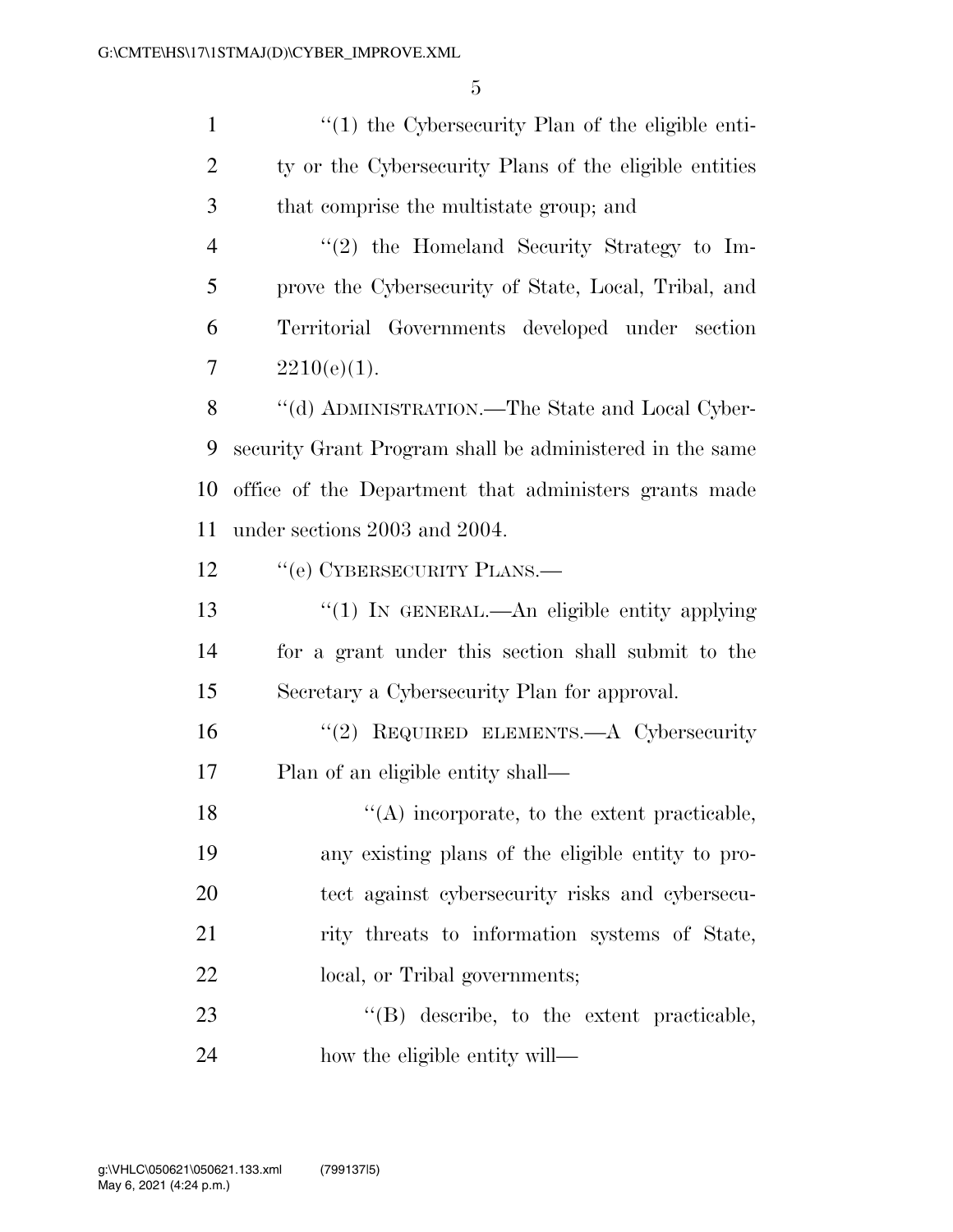$\frac{1}{1}$  (i) manage, monitor, and track infor- mation systems owned or operated by the eligible entity or by local or Tribal govern- ments within the jurisdiction of the eligible entity and the information technology de- ployed on those information systems, in- cluding legacy information systems and in- formation technology that are no longer supported by the manufacturer of the sys-10 tems or technology;  $"$ (ii) monitor activity between infor- mation systems owned or operated by the eligible entity or by local or Tribal govern- ments within the jurisdiction of the eligible entity and between those information sys- tems and information systems not owned or operated by the eligible entity or by local or Tribal governments within the ju- risdiction of the eligible entity;  $\frac{1}{20}$  enhance the preparation, re- sponse, and resiliency of information sys-tems owned or operated by the eligible en-

23 tity or local or Tribal governments against cybersecurity risks and cybersecurity 25 threats: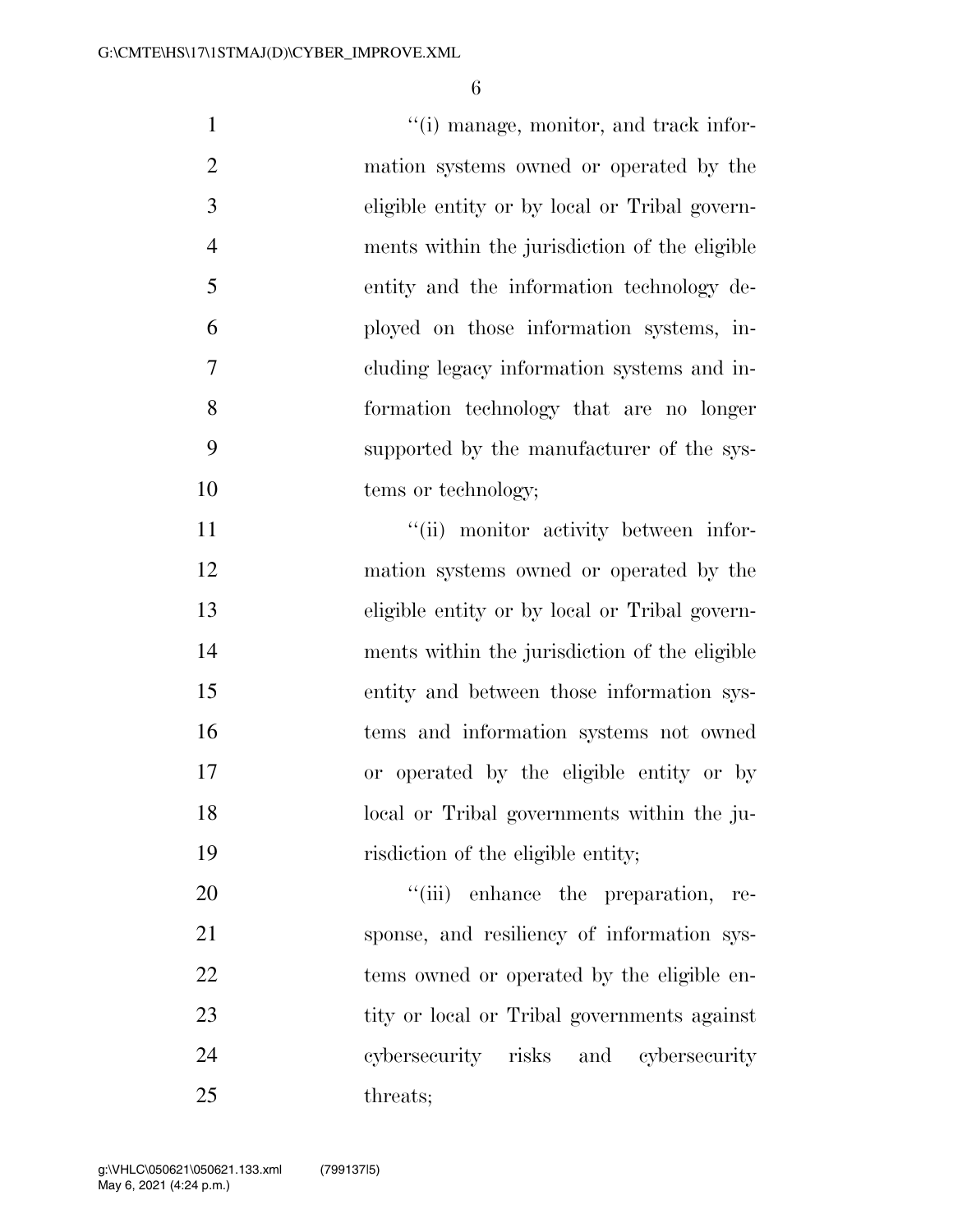$''(iv)$  implement a process of contin- uous cybersecurity vulnerability assess- ments and threat mitigation practices prioritized by degree of risk to address cy- bersecurity risks and cybersecurity threats on information systems of the eligible enti-7 ty or local or Tribal governments; 8 ''(v) ensure that State, local, and Tribal governments that own or operate in- formation systems that are located within 11 the jurisdiction of the eligible entity adopt best practices and methodologies to en-

 hance cybersecurity, such as the practices set forth in the cybersecurity framework developed by, and the cyber supply chain risk management best practices identified by, the National Institute of Standards and Technology;

 $''(\vec{v})$  promote the delivery of safe, rec- ognizable, and trustworthy online services by State, local, and Tribal governments, 22 including through the use of the .gov inter-net domain;

24  $\frac{1}{2}$   $\frac{1}{2}$   $\frac{1}{2}$   $\frac{1}{2}$  ensure continuity of operations of the eligible entity and local, and Tribal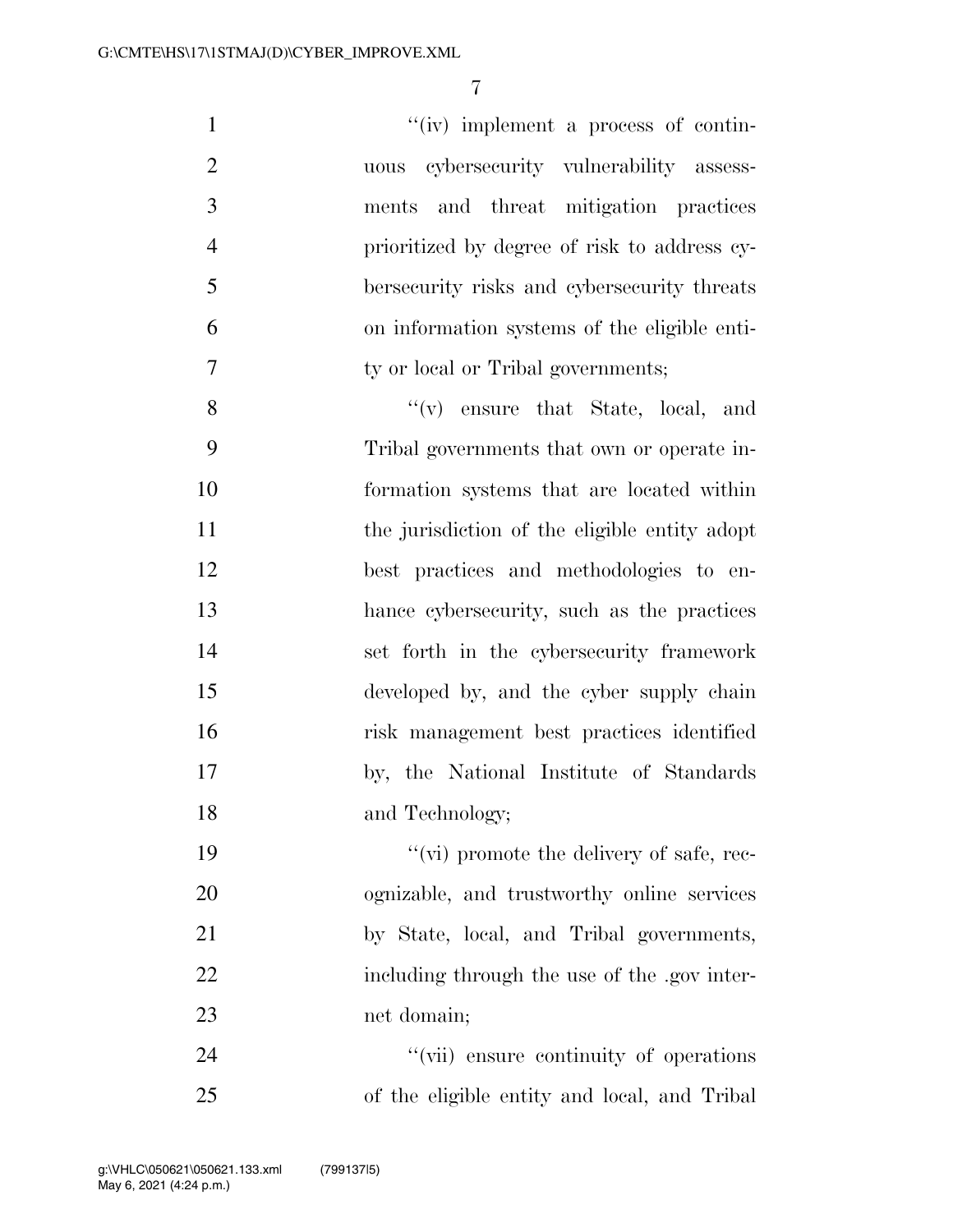| $\mathbf{1}$   | governments in the event of a cybersecu-       |
|----------------|------------------------------------------------|
| $\overline{2}$ | rity incident, including by conducting exer-   |
| 3              | cises to practice responding to an incident;   |
| $\overline{4}$ | "(viii) use the National Initiative for        |
| 5              | Cybersecurity Education Cybersecurity          |
| 6              | Workforce Framework developed by the           |
| $\tau$         | National Institute of Standards and Tech-      |
| 8              | nology to identify and mitigate any gaps in    |
| 9              | the cybersecurity workforces of State,         |
| 10             | local, or Tribal governments, enhance re-      |
| 11             | cruitment and retention efforts for such       |
| 12             | workforces, and bolster the knowledge,         |
| 13             | skills, and abilities of State, local, and     |
| 14             | Tribal government personnel to address cy-     |
| 15             | bersecurity risks and cybersecurity threats,   |
| 16             | such as through cybersecurity hygiene          |
| 17             | training;                                      |
| 18             | "(ix) ensure continuity of communica-          |
| 19             | tions and data networks within the juris-      |
| 20             | diction of the eligible entity between the el- |
| 21             | igible entity and local and Tribal govern-     |
| 22             | ments that own or operate information sys-     |
| 23             | tems within the jurisdiction of the eligible   |
| 24             | entity in the event of an incident involving   |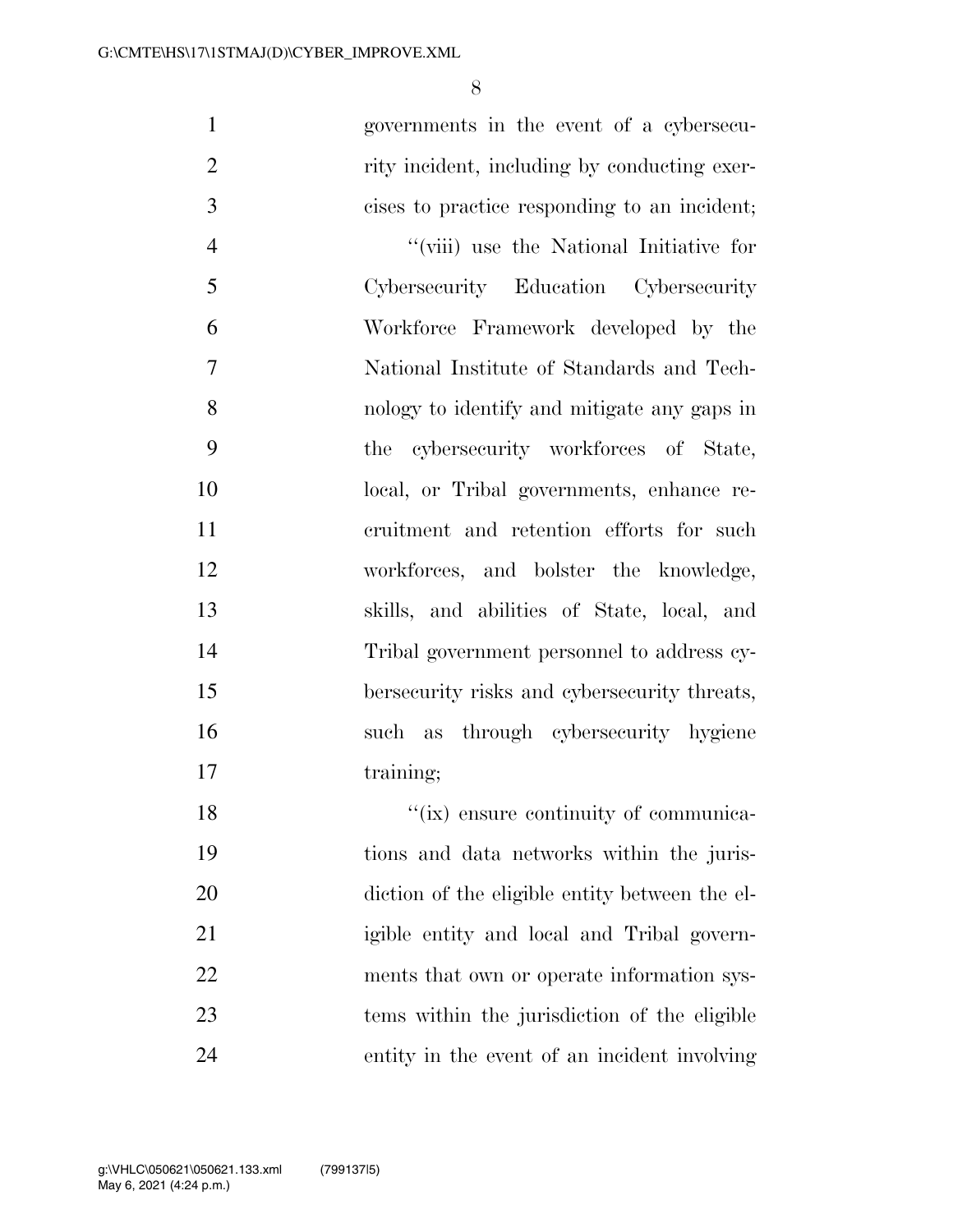| $\mathbf{1}$   | such communications or data networks            |
|----------------|-------------------------------------------------|
| $\overline{2}$ | within the jurisdiction of the eligible entity; |
| 3              | $f(x)$ assess and mitigate, to the great-       |
| $\overline{4}$ | est degree possible, cybersecurity risks and    |
| 5              | cybersecurity threats related to critical in-   |
| 6              | frastructure and key resources, the deg-        |
| 7              | radation of which may impact the perform-       |
| 8              | ance of information systems within the ju-      |
| 9              | risdiction of the eligible entity;              |
| 10             | $f(x)$ enhance capabilities to share            |
| 11             | cyber threat indicators and related infor-      |
| 12             | mation between the eligible entity and local    |
| 13             | and Tribal governments that own or oper-        |
| 14             | ate information systems within the juris-       |
| 15             | diction of the eligible entity;                 |
| 16             | "(xii) enhance the capability of the el-        |
| 17             | igible entity to share cyber threat indictors   |
| 18             | and related information with the Depart-        |
| 19             | ment;                                           |
| 20             | "(xiii) leverage cybersecurity services         |
| 21             | offered by the Department; and                  |
| 22             | "(xiv) develop and coordinate strate-           |
| 23             | gies to address cybersecurity risks and cy-     |
| 24             | bersecurity threats to information systems      |
| 25             | of the eligible entity in consultation with—    |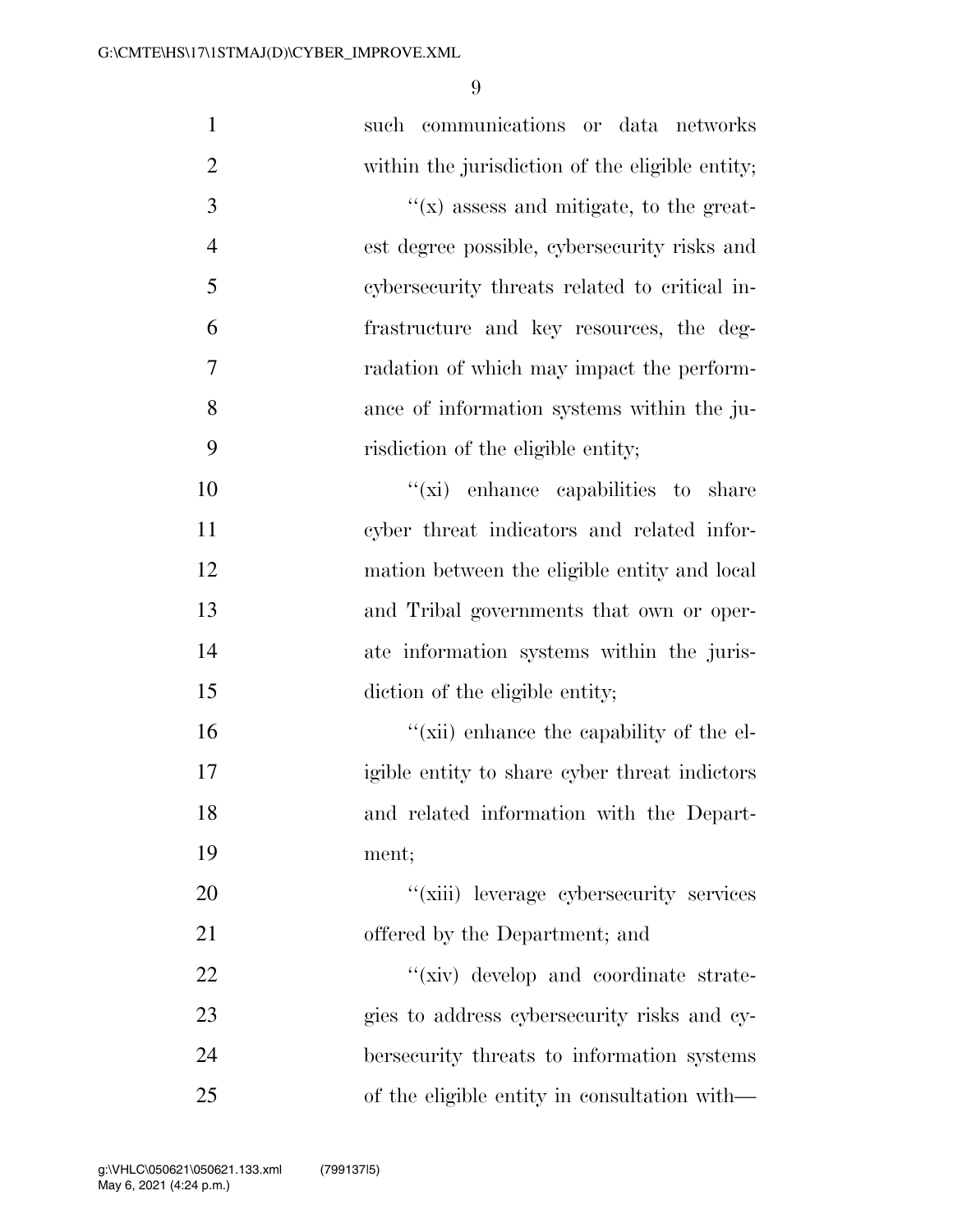| $\mathbf{1}$   | "(I) local and Tribal govern-                                      |
|----------------|--------------------------------------------------------------------|
| $\overline{2}$ | ments within the jurisdiction of the el-                           |
| 3              | igible entity; and                                                 |
| $\overline{4}$ | $\lq\lq$ (II) as applicable—                                       |
| 5              | "(aa) States that neighbor                                         |
| 6              | the jurisdiction of the eligible en-                               |
| $\overline{7}$ | tity or, as appropriate, members                                   |
| 8              | of an information sharing and                                      |
| 9              | analysis organization; and                                         |
| 10             | "(bb) countries that neigh-                                        |
| 11             | bor the jurisdiction of the eligible                               |
| 12             | entity;                                                            |
| 13             | $\lq\lq$ <sup>c</sup> (C) describe, to the extent practicable, the |
| 14             | individual responsibilities of the eligible entity                 |
| 15             | and local and Tribal governments within the ju-                    |
| 16             | risdiction of the eligible entity in implementing                  |
| 17             | the plan;                                                          |
| 18             | $\lq\lq$ (D) outline, to the extent practicable, the               |
| 19             | necessary resources and a timeline for imple-                      |
| 20             | menting the plan; and                                              |
| 21             | $\lq\lq$ (E) describe how the eligible entity will                 |
| 22             | measure progress towards implementing the                          |
| 23             | plan.                                                              |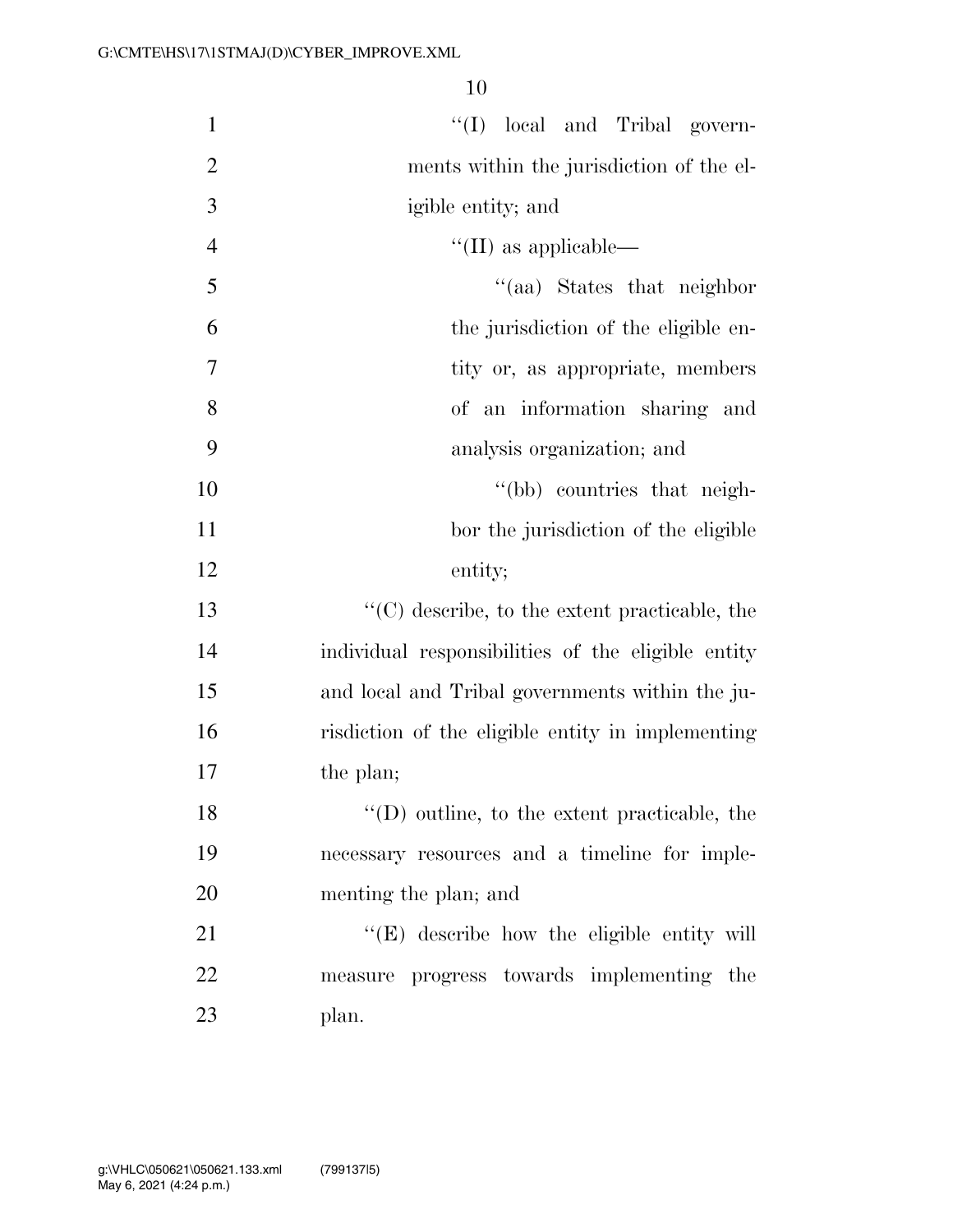1 "(3) DISCRETIONARY ELEMENTS.—A Cyberse- curity Plan of an eligible entity may include a de-scription of—

 $\langle A \rangle$  cooperative programs developed by groups of local and Tribal governments within the jurisdiction of the eligible entity to address cybersecurity risks and cybersecurity threats; and

 $\langle$  (B) programs provided by the eligible en- tity to support local and Tribal governments and owners and operators of critical infrastruc- ture to address cybersecurity risks and cyberse-curity threats.

14 "(4) MANAGEMENT OF FUNDS.—An eligible en- tity applying for a grant under this section shall agree to designate the Chief Information Officer, the Chief Information Security Officer, or an equivalent official of the eligible entity as the primary official for the management and allocation of funds awarded under this section.

21 ""(f) MULTISTATE GRANTS.—

22 "(1) In GENERAL.—The Secretary, acting through the Director, may award grants under this section to a group of two or more eligible entities to support multistate efforts to address cybersecurity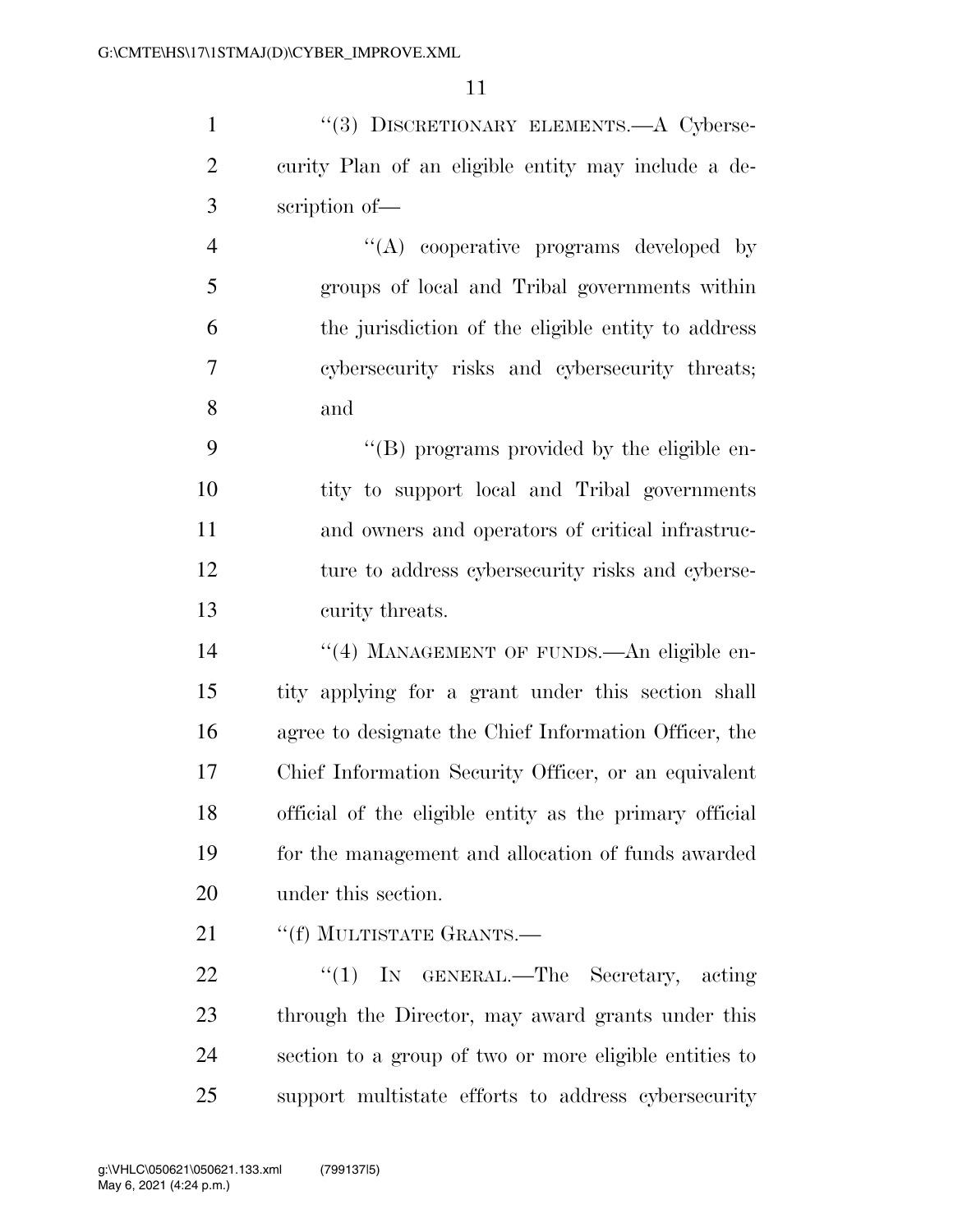| $\mathbf{1}$   | risks and cybersecurity threats to information sys-     |
|----------------|---------------------------------------------------------|
| $\overline{2}$ | tems within the jurisdictions of the eligible entities. |
| 3              | $(2)$ SATISFACTION OF OTHER<br>REQUIRE-                 |
| $\overline{4}$ | MENTS.—In order to be eligible for a multistate         |
| 5              | grant under this subsection, each eligible entity that  |
| 6              | comprises a multistate group shall—                     |
| 7              | "(A) submit to the Secretary a Cybersecu-               |
| 8              | rity Plan for approval in accordance with sub-          |
| 9              | section (i); and                                        |
| 10             | "(B) establish a cybersecurity planning                 |
| 11             | committee under subsection (g).                         |
| 12             | $``(3)$ APPLICATION.—                                   |
| 13             | "(A) IN GENERAL.—A multistate group                     |
| 14             | applying for a multistate grant under para-             |
| 15             | graph (1) shall submit to the Secretary an ap-          |
| 16             | plication at such time, in such manner, and             |
| 17             | containing such information as the Secretary            |
| 18             | may require.                                            |
| 19             | "(B) JOINT CYBERSECURITY PLAN.—An                       |
| 20             | application of a multistate group under sub-            |
| 21             | paragraph (A) shall include a plan describing—          |
| 22             | "(i) the division of responsibilities                   |
| 23             | among the eligible entities that comprise               |
| 24             | the multistate group for administering the              |
| 25             | grant for which application is being made;              |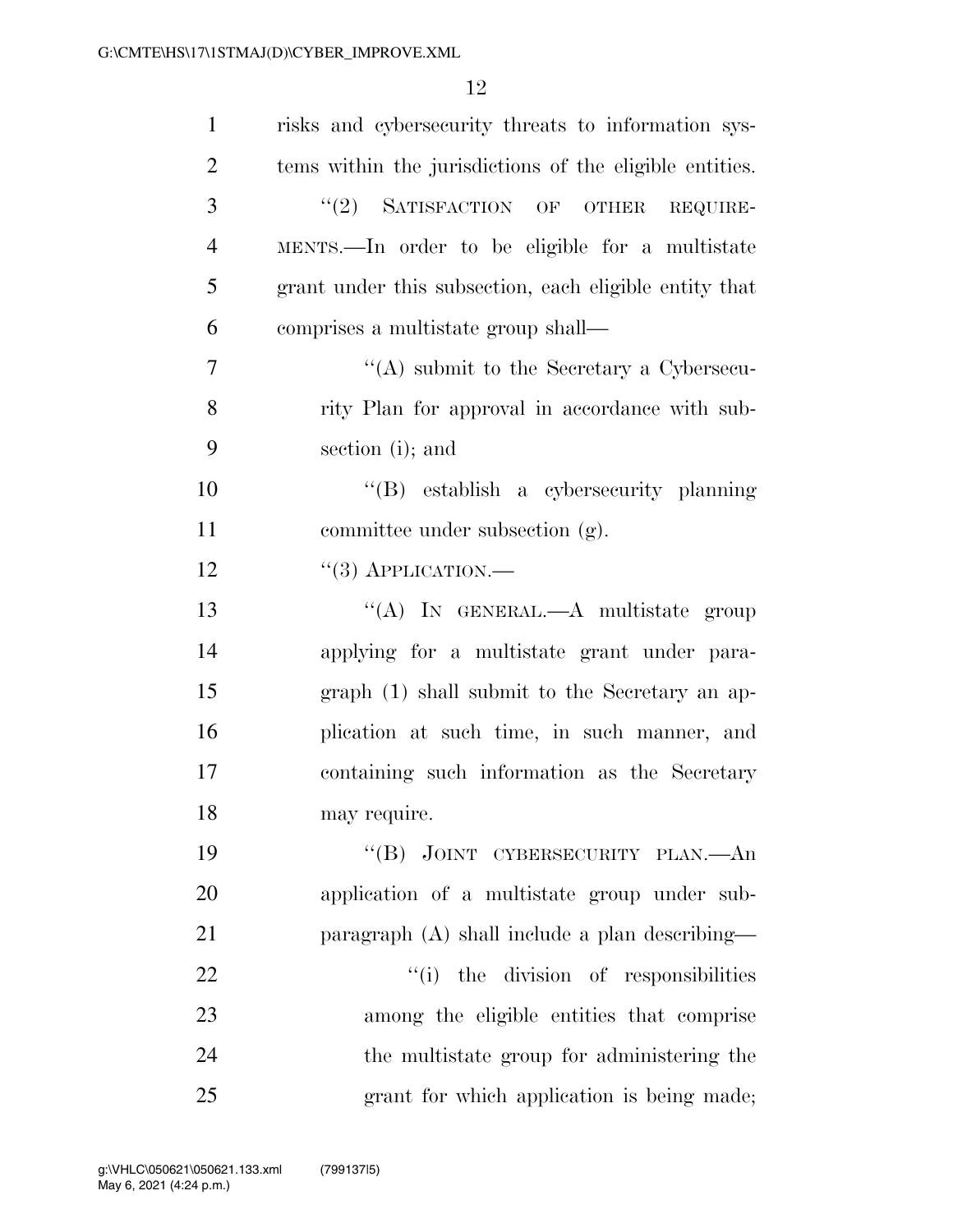| $\mathbf{1}$   | "(ii) the distribution of funding from                  |
|----------------|---------------------------------------------------------|
| $\overline{2}$ | such a grant among the eligible entities                |
| 3              | that comprise the multistate group; and                 |
| $\overline{4}$ | "(iii) how the eligible entities that                   |
| 5              | comprise the multistate group will work to-             |
| 6              | gether to implement the Cybersecurity                   |
| 7              | Plan of each of those eligible entities.                |
| 8              | "(g) PLANNING COMMITTEES.-                              |
| 9              | "(1) In GENERAL.—An eligible entity applying            |
| 10             | for a grant under this section shall establish a cyber- |
| 11             | security planning committee to-                         |
| 12             | $\lq\lq$ assist in the development, implemen-           |
| 13             | tation, and revision of the Cybersecurity Plan of       |
| 14             | the eligible entity;                                    |
| 15             | "(B) approve the Cybersecurity Plan of the              |
| 16             | eligible entity; and                                    |
| 17             | $\lq\lq$ consistent in the determination of effec-      |
| 18             | tive funding priorities for a grant under this          |
| 19             | section in accordance with subsection (h).              |
| 20             | "(2) COMPOSITION.—A committee of an eligible            |
| 21             | entity established under paragraph (1) shall—           |
| 22             | $\lq\lq$ be comprised of representatives from           |
| 23             | the eligible entity and counties, cities, towns,        |
| 24             | and Tribes within the jurisdiction of the eligible      |
| 25             | entity; and                                             |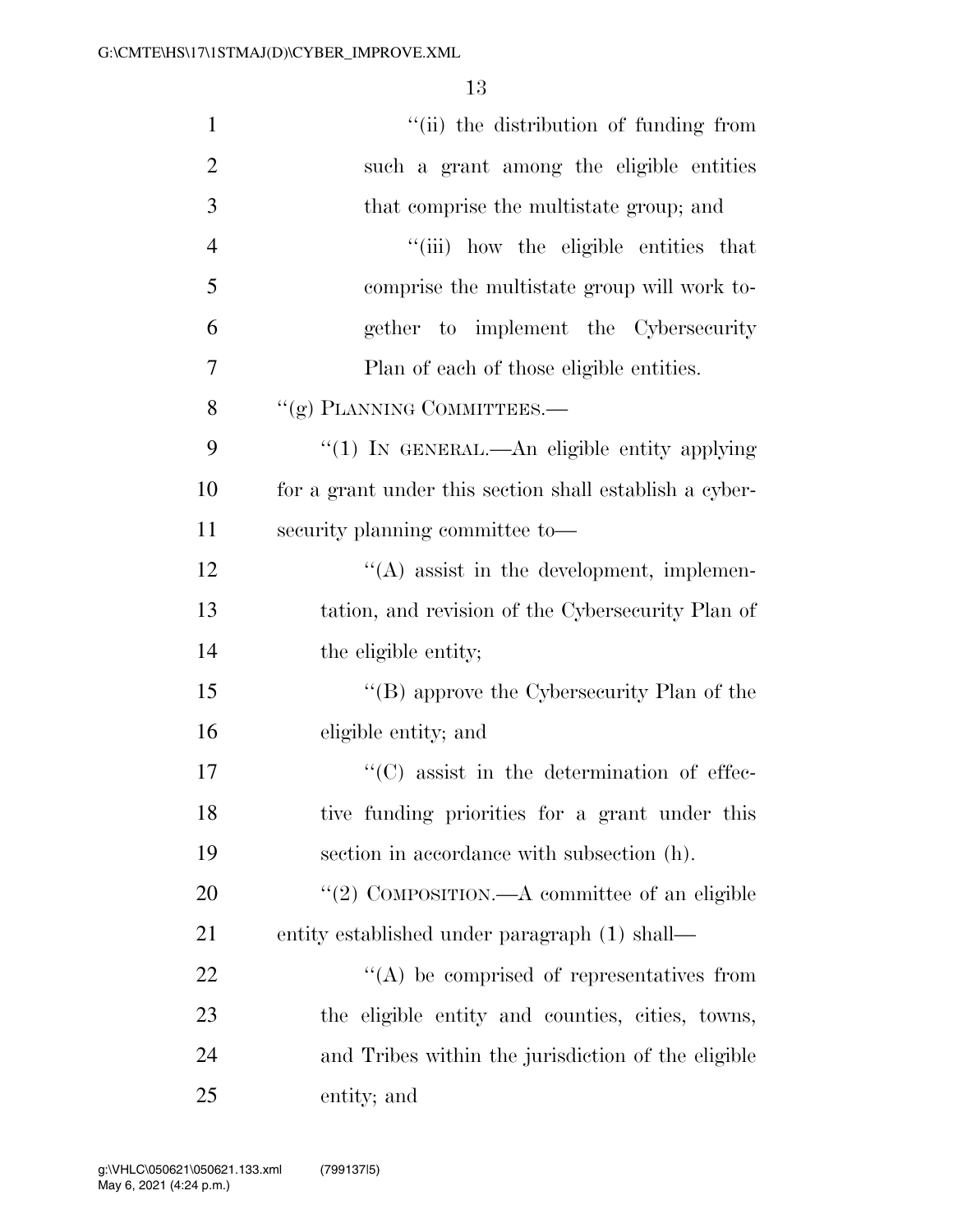''(B) include, as appropriate, representa- tives of rural, suburban, and high-population jurisdictions.

 ''(3) CYBERSECURITY EXPERTISE.—Not less 5 than  $\frac{1}{2}$  of the representatives of a committee estab- lished under paragraph (1) shall have professional experience relating to cybersecurity or information technology.

9 "(4) RULE OF CONSTRUCTION REGARDING EX- ISTING PLANNING COMMITTEES.—Nothing in this subsection may be construed to require an eligible entity to establish a cybersecurity planning com- mittee if the eligible entity has established and uses a multijurisdictional planning committee or commis- sion that meets the requirements of this subsection. ''(h) USE OF FUNDS.—An eligible entity that receives a grant under this section shall use the grant to—

18 ''(1) implement the Cybersecurity Plan of the eligible entity;

20  $\frac{1}{2}$  (2) develop or revise the Cybersecurity Plan of the eligible entity; or

  $(3)$  assist with activities that address immi- nent cybersecurity risks or cybersecurity threats to the information systems of the eligible entity or a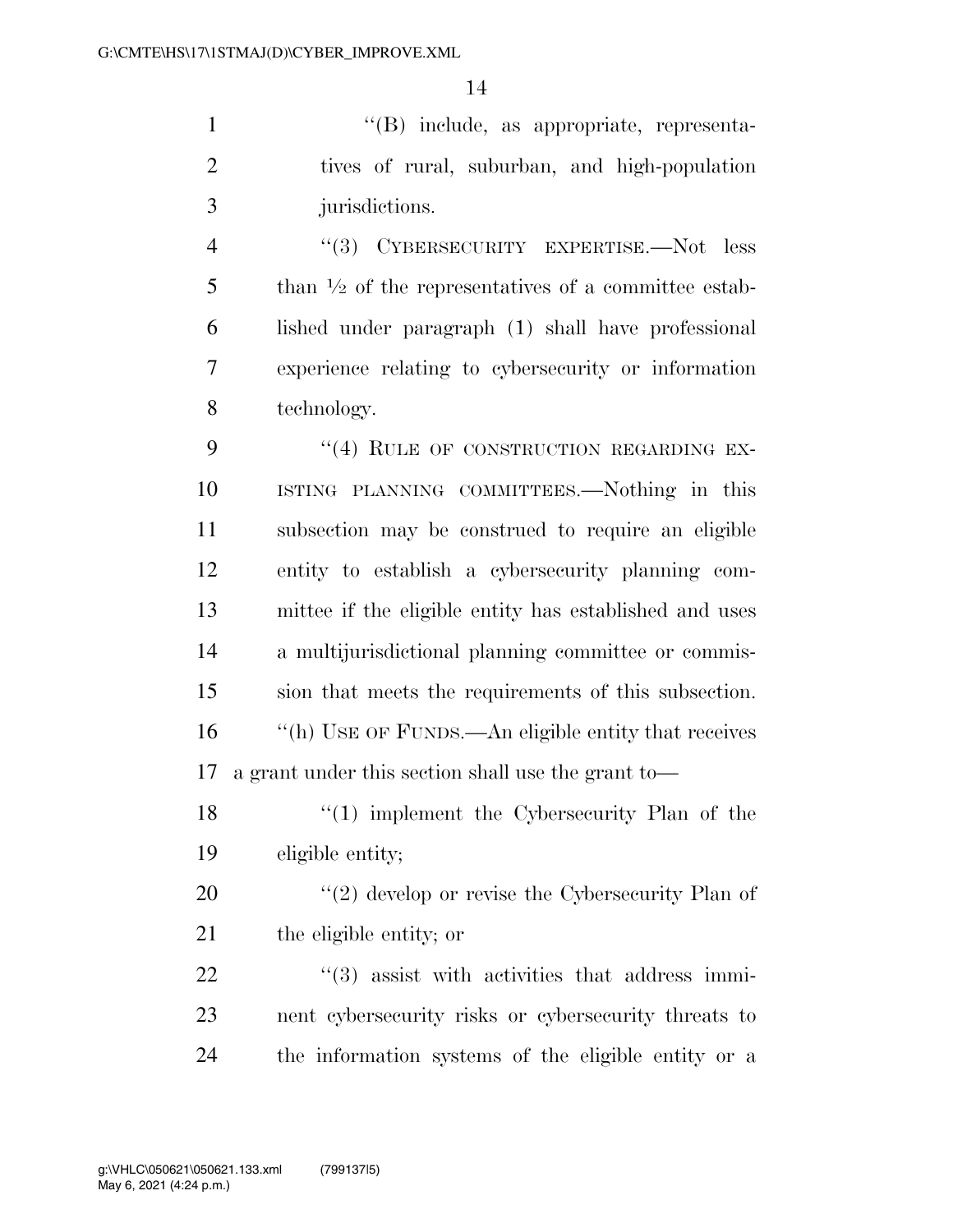| local or Tribal government within the jurisdiction of |
|-------------------------------------------------------|
| the eligible entity.                                  |

3 "(i) APPROVAL OF PLANS.—

4 "(1) APPROVAL AS CONDITION OF GRANT.—Be- fore an eligible entity may receive a grant under this section, the Secretary, acting through the Director, shall review the Cybersecurity Plan, or any revisions thereto, of the eligible entity and approve such plan, or revised plan, if it satisfies the requirements speci-fied in paragraph (2).

11 "(2) PLAN REQUIREMENTS.—In approving a Cybersecurity Plan of an eligible entity under this subsection, the Director shall ensure that the Cyber-security Plan—

15 "(A) satisfies the requirements of sub-16 section  $(e)(2)$ ;

17 ''(B) upon the issuance of the Homeland Security Strategy to Improve the Cybersecurity of State, Local, Tribal, and Territorial Govern- ments authorized pursuant to section 2210(e), complies, as appropriate, with the goals and ob-jectives of the strategy; and

23  $\cdot$  (C) has been approved by the cybersecu- rity planning committee of the eligible entity es-tablished under subsection (g).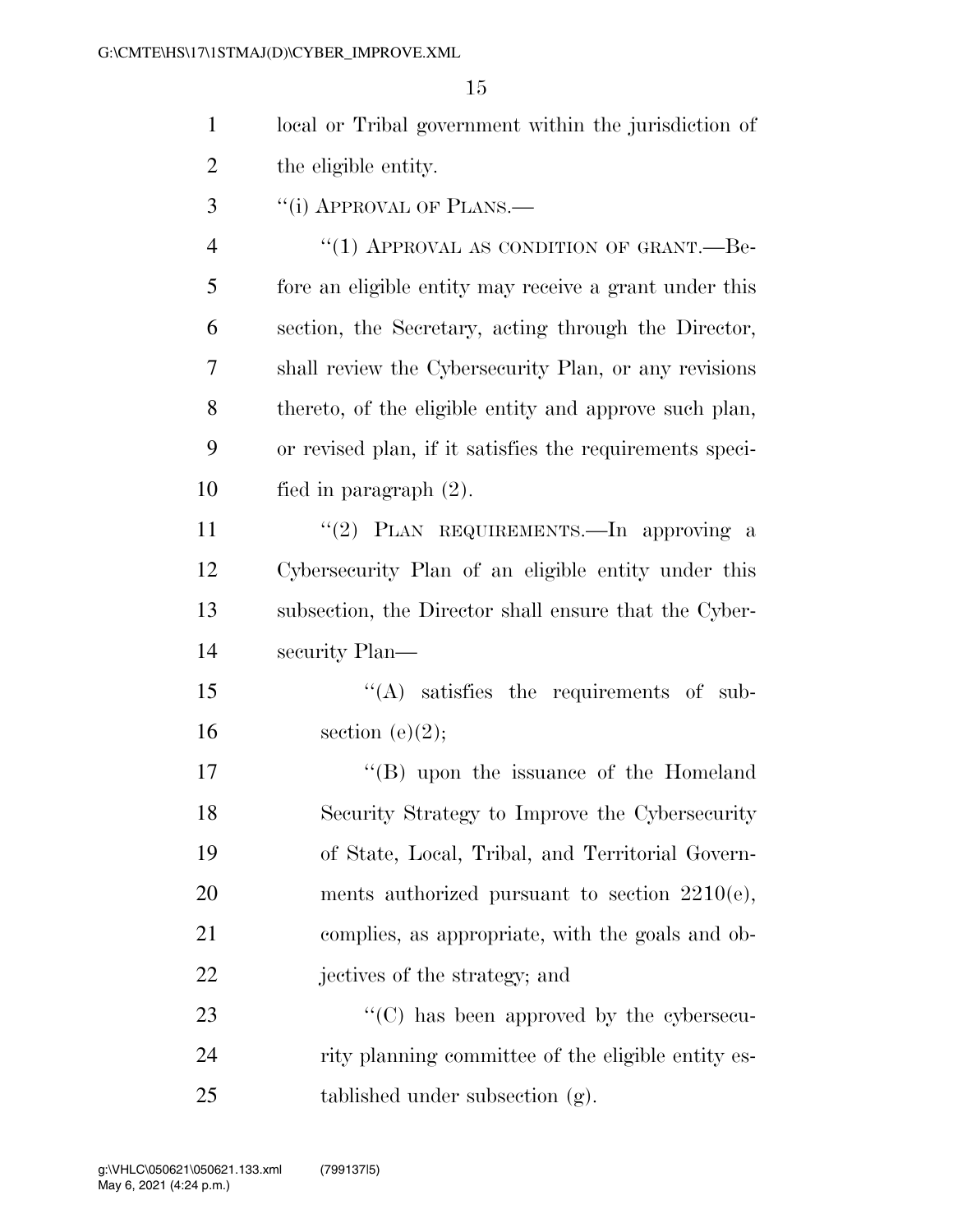| $\mathbf{1}$   | "(3) APPROVAL OF REVISIONS.—The Secretary,           |
|----------------|------------------------------------------------------|
| $\overline{2}$ | acting through the Director, may approve revisions   |
| 3              | to a Cybersecurity Plan as the Director determines   |
| $\overline{4}$ | appropriate.                                         |
| 5              | "(4) EXCEPTION.—Notwithstanding subsection           |
| 6              | (e) and paragraph $(1)$ of this subsection, the Sec- |
| 7              | retary may award a grant under this section to an    |
| 8              | eligible entity that does not submit a Cybersecurity |
| 9              | Plan to the Secretary if—                            |
| 10             | $\lq\lq$ the eligible entity certifies to the Sec-   |
| 11             | retary that—                                         |
| 12             | "(i) the activities that will be sup-                |
| 13             | ported by the grant are integral to the de-          |
| 14             | velopment of the Cybersecurity Plan of the           |
| 15             | eligible entity; and                                 |
| 16             | "(ii) the eligible entity will submit by             |
| 17             | September 30, 2023, to the Secretary a               |
| 18             | Cybersecurity Plan for review, and if ap-            |
| 19             | propriate, approval; or                              |
| 20             | $\lq\lq$ the eligible entity certifies to the Sec-   |
| 21             | retary, and the Director confirms, that the eli-     |
| 22             | gible entity will use funds from the grant to as-    |
| 23             | sist with the activities described in subsection     |
| 24             | (h)(3).                                              |
| 25             | "(j) LIMITATIONS ON USES OF FUNDS.—                  |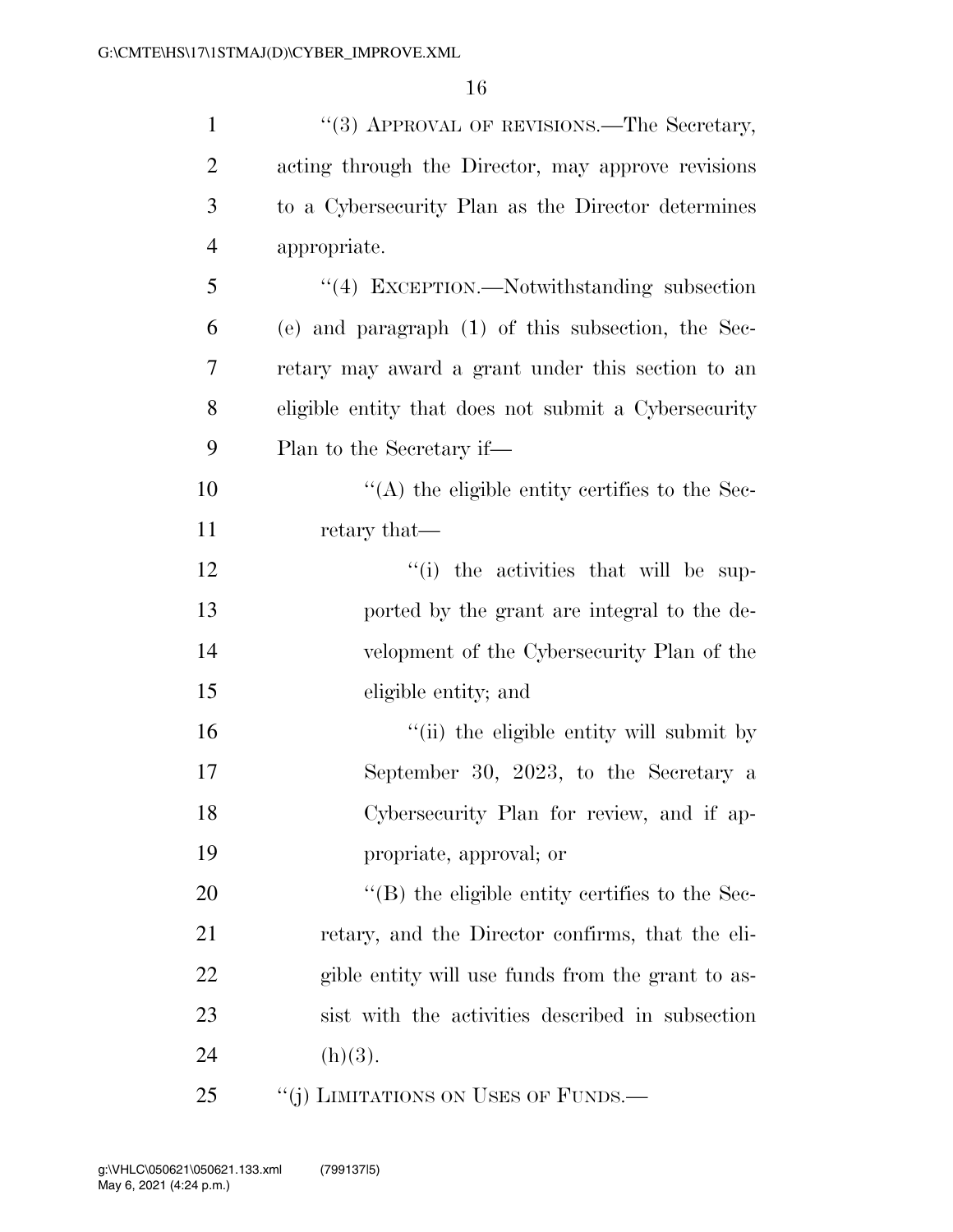| $\mathbf{1}$   | $\lq(1)$ In GENERAL.—An eligible entity that re-            |
|----------------|-------------------------------------------------------------|
| $\overline{2}$ | ceives a grant under this section may not use the           |
| 3              | $grant$ —                                                   |
| $\overline{4}$ | $\lq\lq$ to supplant State, local, or Tribal                |
| 5              | funds;                                                      |
| 6              | "(B) for any recipient cost-sharing con-                    |
| 7              | tribution;                                                  |
| 8              | "(C) to pay a demand for ransom in an at-                   |
| 9              | tempt to regain access to information or an in-             |
| 10             | formation system of the eligible entity or of a             |
| 11             | local or Tribal government within the jurisdic-             |
| 12             | tion of the eligible entity;                                |
| 13             | $\lq\lq$ (D) for recreational or social purposes; or        |
| 14             | "(E) for any purpose that does not address                  |
| 15             | cybersecurity risks or cybersecurity threats on             |
| 16             | information systems of the eligible entity or of            |
| 17             | a local or Tribal government within the jurisdic-           |
| 18             | tion of the eligible entity.                                |
| 19             | "(2) PENALTIES.—In addition to any other                    |
| 20             | remedy available, the Secretary may take such ac-           |
| 21             | tions as are necessary to ensure that a recipient of        |
| 22             | a grant under this section uses the grant for the           |
| 23             | purposes for which the grant is awarded.                    |
| 24             | "(k) OPPORTUNITY TO AMEND APPLICATIONS.—In                  |
| 25             | considering applications for grants under this section, the |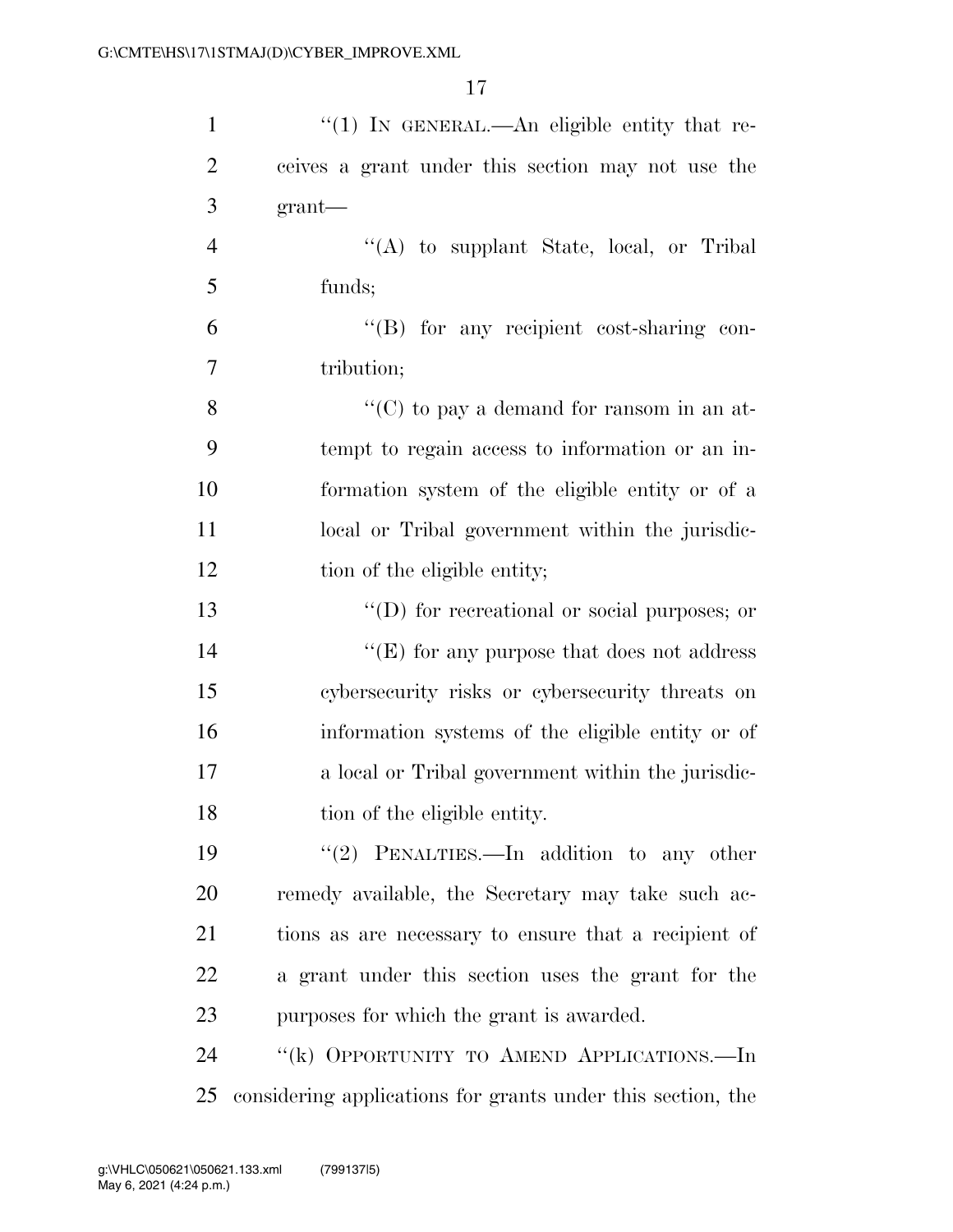Secretary shall provide applicants with a reasonable op- portunity to correct defects, if any, in such applications before making final awards.

 ''(l) APPORTIONMENT.—For fiscal year 2022 and each fiscal year thereafter, the Secretary shall apportion amounts appropriated to carry out this section among States as follows:

8 "(1) BASELINE AMOUNT.—The Secretary shall first apportion 0.25 percent of such amounts to each of American Samoa, the Commonwealth of the Northern Mariana Islands, Guam, the Virgin Is- lands,, and 0.75 percent of such amounts to each of the remaining States.

 ''(2) REMAINDER.—The Secretary shall appor- tion the remainder of such amounts in the ratio that—

 $'$ (A) the population of each eligible entity, bears to

19  $\langle$  (B) the population of all eligible entities. 20 <sup>"</sup>(m) FEDERAL SHARE.—

21 "(1) In GENERAL.—The Federal share of the cost of an activity carried out using funds made available with a grant under this section may not ex-ceed—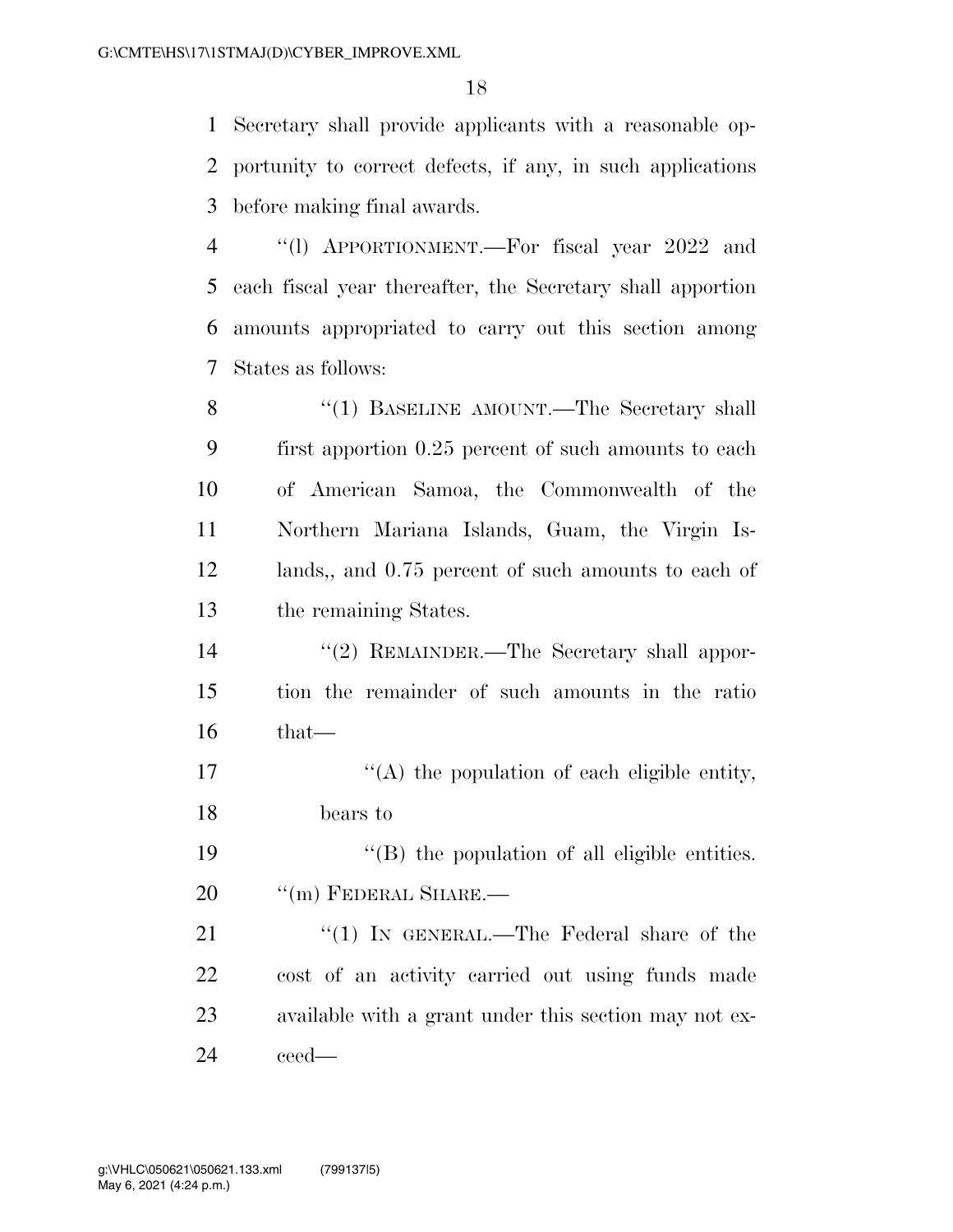| $\mathbf{1}$   | "(A) in the case of a grant to an eligible            |
|----------------|-------------------------------------------------------|
| $\overline{2}$ | entity—                                               |
| 3              | "(i) for fiscal year $2022$ , 90 percent;             |
| $\overline{4}$ | "(ii) for fiscal year $2023$ , 80 percent;            |
| 5              | "(iii) for fiscal year $2024$ , 70 percent;           |
| 6              | "(iv) for fiscal year 2025, 60 percent;               |
| $\overline{7}$ | and                                                   |
| 8              | "(v) for fiscal year $2026$ and each                  |
| 9              | subsequent fiscal year, 50 percent; and               |
| 10             | $\lq\lq$ (B) in the case of a grant to a multistate   |
| 11             | group-                                                |
| 12             | "(i) for fiscal year $2022$ , $95$ percent;           |
| 13             | "(ii) for fiscal year $2023$ , $85$ percent;          |
| 14             | "(iii) for fiscal year $2024$ , 75 percent;           |
| 15             | "(iv) for fiscal year 2025, 65 percent;               |
| 16             | and                                                   |
| 17             | "(v) for fiscal year $2026$ and each                  |
| 18             | subsequent fiscal year, 55 percent.                   |
| 19             | "(n) RESPONSIBILITIES OF GRANTEES.-                   |
| 20             | "(1) CERTIFICATION.—Each eligible entity or           |
| 21             | multistate group that receives a grant under this     |
| 22             | section shall certify to the Secretary that the grant |
| 23             | will be used—                                         |
| 24             | "(A) for the purpose for which the grant              |
| 25             | is awarded; and                                       |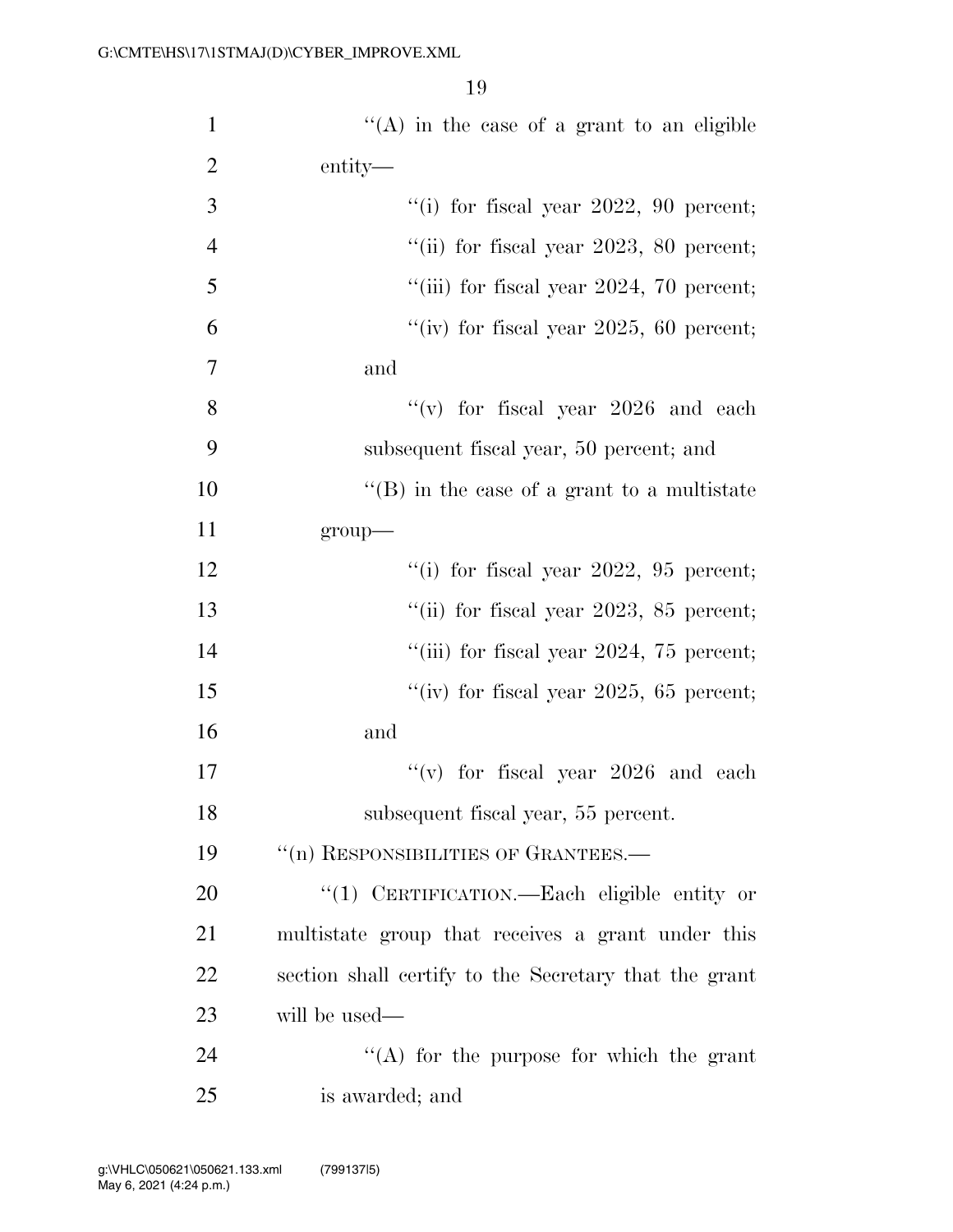| $\mathbf{1}$   | $\lq\lq$ (B) in compliance with, as the case may         |
|----------------|----------------------------------------------------------|
| $\overline{2}$ | $be$ —                                                   |
| 3              | "(i) the Cybersecurity Plan of the eli-                  |
| $\overline{4}$ | gible entity;                                            |
| 5              | "(ii) the Cybersecurity Plans of the el-                 |
| 6              | igible entities that comprise the multistate             |
| $\overline{7}$ | group; or                                                |
| 8              | "(iii) a purpose approved by the Sec-                    |
| 9              | retary under subsection (h).                             |
| 10             | "(2) AVAILABILITY OF FUNDS TO LOCAL AND                  |
| 11             | TRIBAL GOVERNMENTS.—Not later than 45 days               |
| 12             | after the date on which an eligible entity or            |
| 13             | multistate group receives a grant under this section,    |
| 14             | the eligible entity or multistate group shall, without   |
| 15             | imposing unreasonable or unduly burdensome re-           |
| 16             | quirements as a condition of receipt, obligate or oth-   |
| 17             | erwise make available to local and Tribal govern-        |
| 18             | ments within the jurisdiction of the eligible entity or  |
| 19             | the eligible entities that comprise the multistate       |
| 20             | group, consistent with the Cybersecurity Plan of the     |
| 21             | eligible entity or the Cybersecurity Plans of the eligi- |
| 22             | ble entities that comprise the multistate group—         |
| 23             | "(A) not less than 80 percent of funds                   |
| 24             | available under the grant;                               |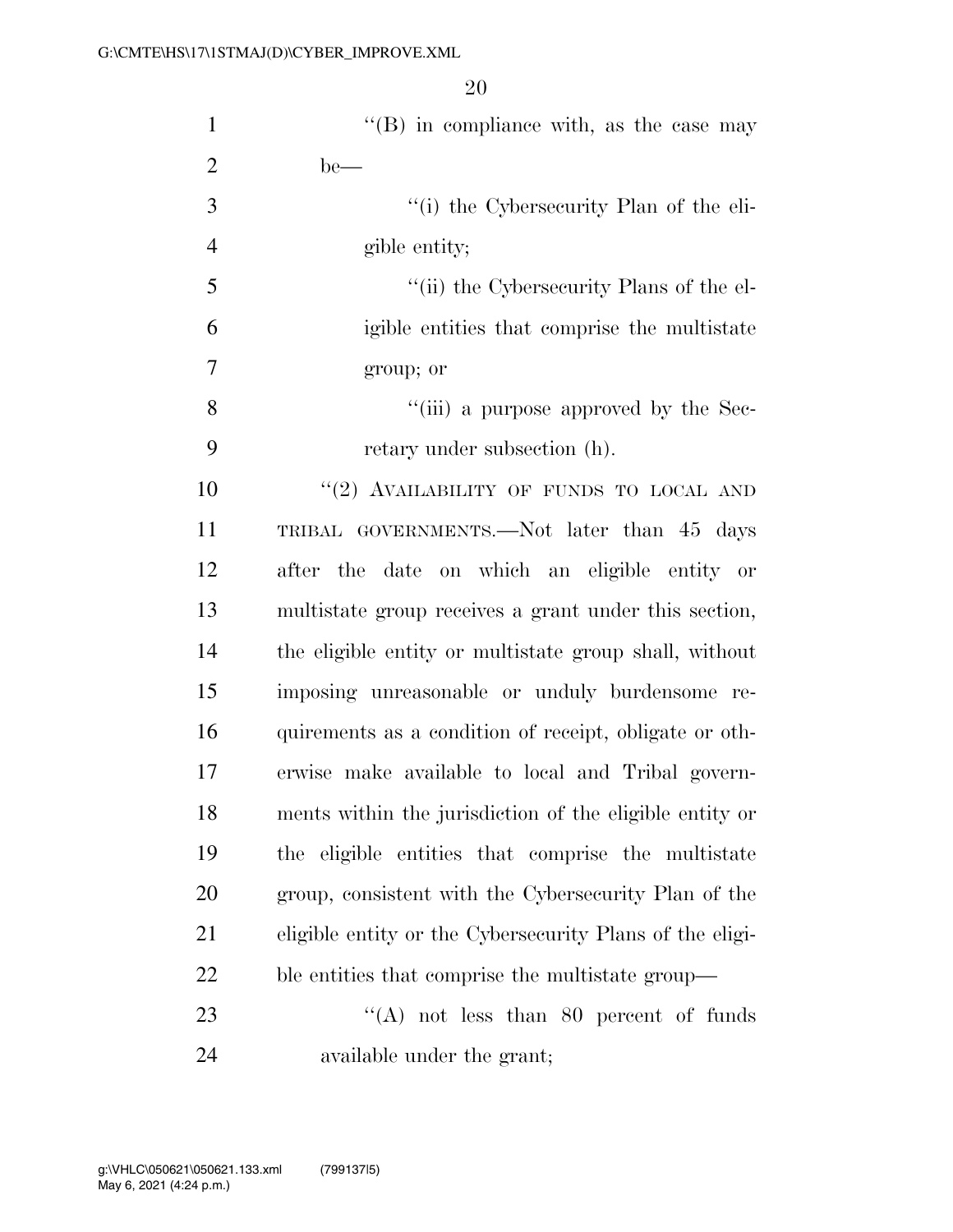''(B) with the consent of the local and Tribal governments, items, services, capabilities, or activities having a value of not less than 80 percent of the amount of the grant; or

 ''(C) with the consent of the local and Tribal governments, grant funds combined with other items, services, capabilities, or activities having the total value of not less than 80 per-cent of the amount of the grant.

 ''(3) CERTIFICATIONS REGARDING DISTRIBU- TION OF GRANT FUNDS TO LOCAL AND TRIBAL GOV- ERNMENTS.—An eligible entity or multistate group shall certify to the Secretary that the eligible entity or multistate group has made the distribution to local, Tribal, and territorial governments required under paragraph (2).

17 "(4) EXTENSION OF PERIOD.—

18 "(A) In GENERAL.—An eligible entity or multistate group may request in writing that the Secretary extend the period of time speci- fied in paragraph (2) for an additional period of time.

23 "'(B) APPROVAL.—The Secretary may ap- prove a request for an extension under subpara-graph (A) if the Secretary determines the ex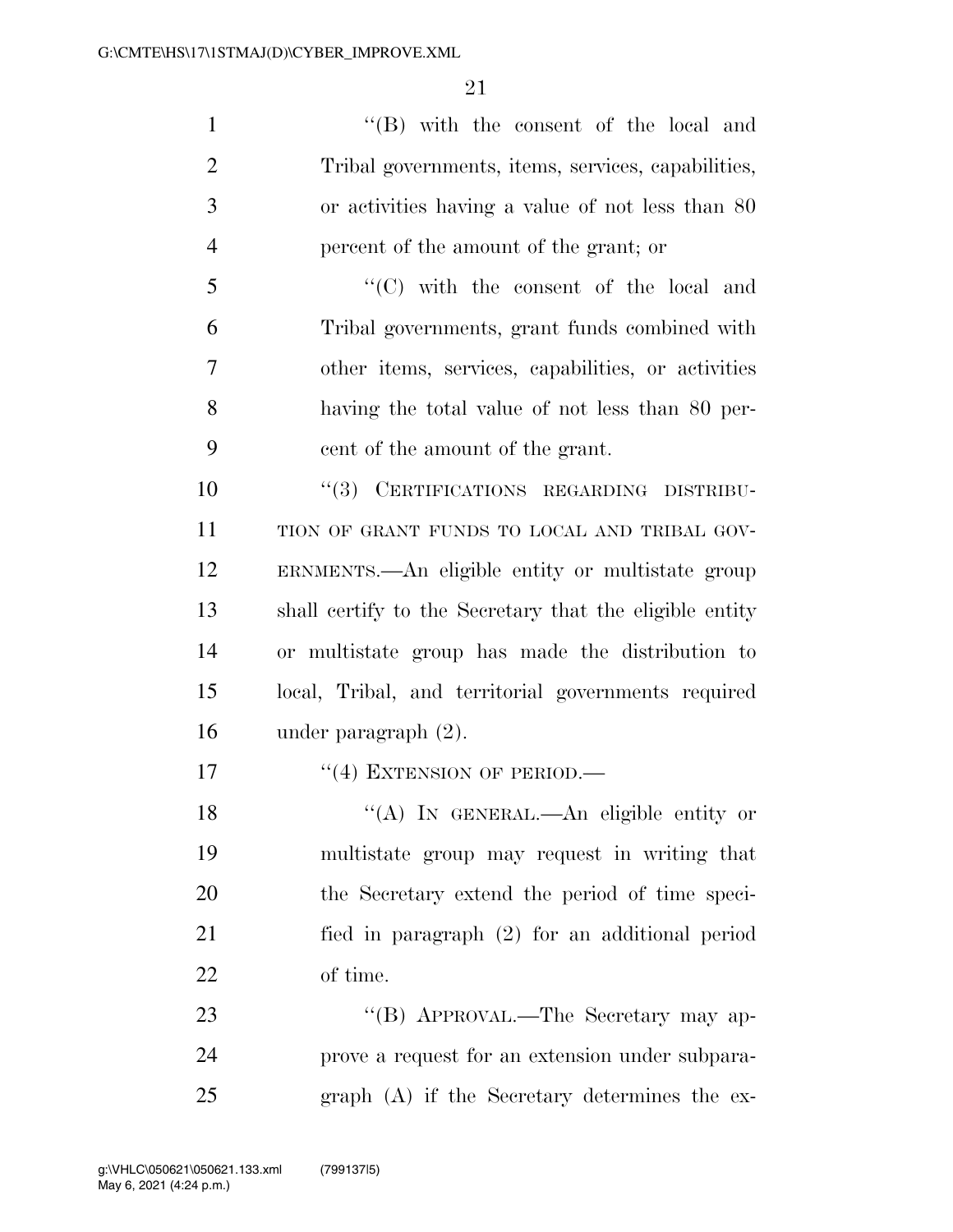tension is necessary to ensure that the obliga- tion and expenditure of grant funds align with the purpose of the State and Local Cybersecu-rity Grant Program.

 ''(5) EXCEPTION.—Paragraph (2) shall not apply to the District of Columbia, the Common- wealth of Puerto Rico, American Samoa, the Com- monwealth of the Northern Mariana Islands, Guam, the Virgin Islands, or a Federally recognized Indian Tribe.

11 ''(6) DIRECT FUNDING.—If an eligible entity does not make a distribution to a local or Tribal government required in accordance with paragraph (2), the local or Tribal government may petition the Secretary.

 ''(7) PENALTIES.—In addition to other rem- edies available to the Secretary, the Secretary may terminate or reduce the amount of a grant awarded under this section to an eligible entity or transfer grant funds previously awarded to such eligible enti-21 ty directly to the appropriate local or Tribal govern- ment if such eligible entity violates a requirement of this subsection.

24 "(o) ADVISORY COMMITTEE.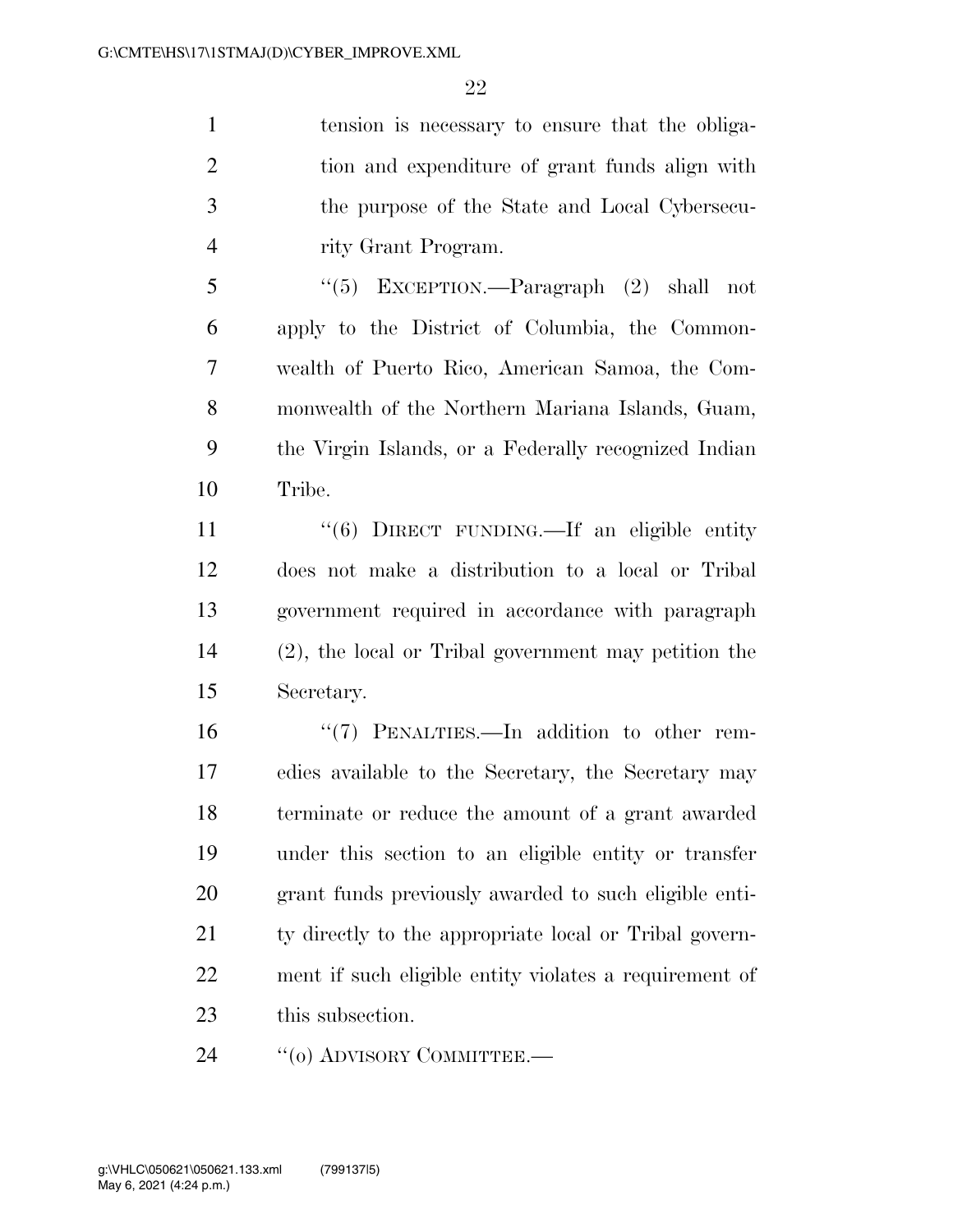| $\mathbf{1}$   | "(1) ESTABLISHMENT.—Not later than $120$              |
|----------------|-------------------------------------------------------|
| $\overline{2}$ | days after the date of enactment of this section, the |
| 3              | Director shall establish a State and Local Cyberse-   |
| $\overline{4}$ | curity Resiliency Committee to provide State, local,  |
| 5              | and Tribal stakeholder expertise, situational aware-  |
| 6              | ness, and recommendations to the Director, as ap-     |
| 7              | propriate, regarding how to-                          |
| 8              | $\lq\lq$ address cybersecurity risks and cyber-       |
| 9              | security threats to information systems of            |
| 10             | State, local, or Tribal governments; and              |
| 11             | $\lq\lq$ . improve the ability of State, local,       |
| 12             | and Tribal governments to prevent, protect            |
| 13             | against, respond to, mitigate, and recover from       |
| 14             | such cybersecurity risks and cybersecurity            |
| 15             | threats.                                              |
| 16             | "(2) DUTIES.—The committee established                |
| 17             | under paragraph $(1)$ shall—                          |
| 18             | $\lq($ A) submit to the Director recommenda-          |
| 19             | tions that may inform guidance for applicants         |
| 20             | for grants under this section;                        |
| 21             | " $(B)$ upon the request of the Director, pro-        |
| 22             | vide to the Director technical assistance to in-      |
| 23             | form the review of Cybersecurity Plans sub-           |
| 24             | mitted by applicants for grants under this sec-       |
| 25             | tion, and, as appropriate, submit to the Direc-       |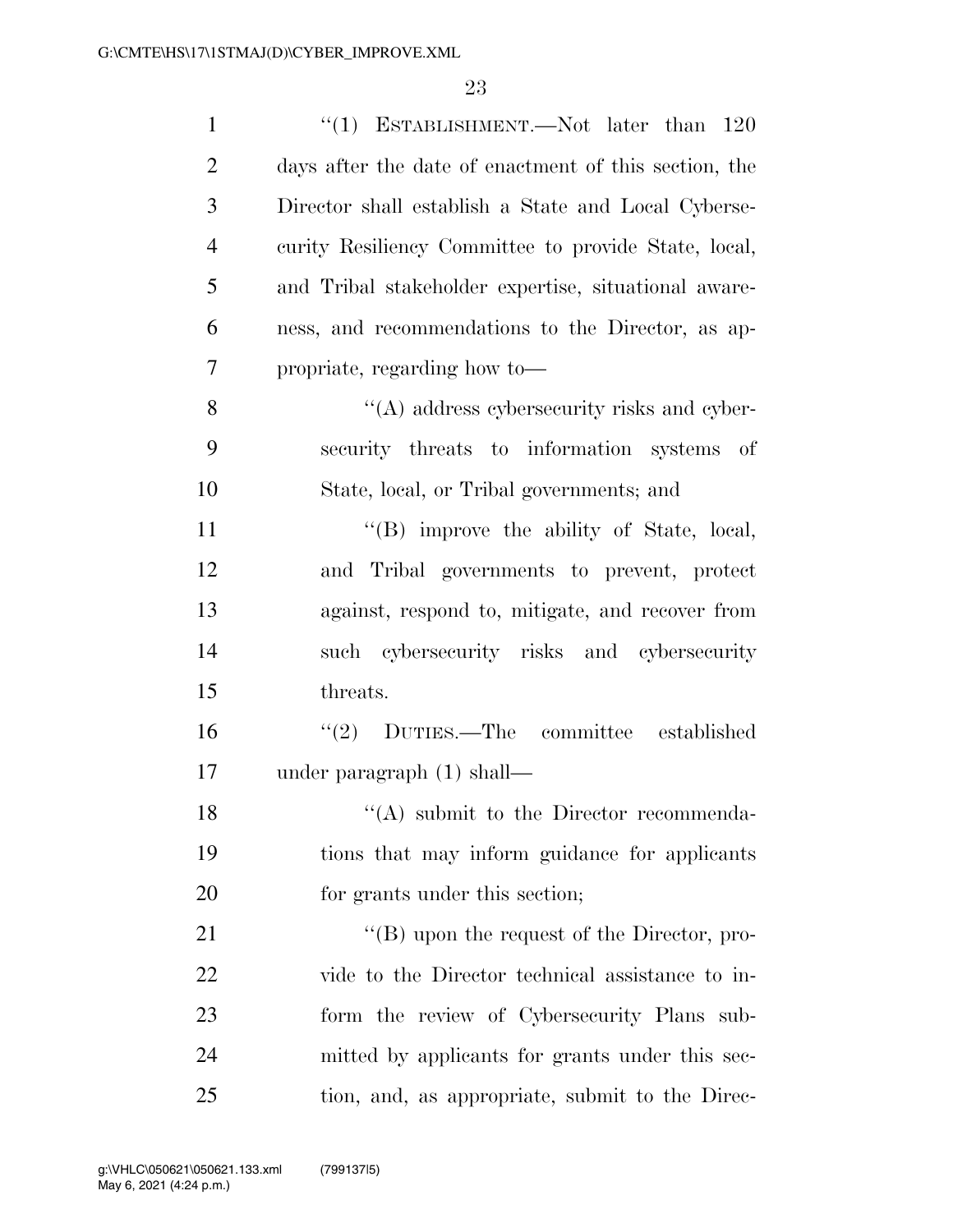| $\mathbf{1}$     | tor recommendations to improve those plans          |
|------------------|-----------------------------------------------------|
| $\overline{2}$   | prior to the approval of the plans under sub-       |
| 3                | section (i);                                        |
| $\overline{4}$   | "(C) advise and provide to the Director             |
| 5                | input regarding the Homeland Security Strat-        |
| 6                | egy to Improve Cybersecurity for State, Local,      |
| $\boldsymbol{7}$ | Tribal, and Territorial Governments required        |
| 8                | under section 2210; and                             |
| 9                | $\lq\lq$ (D) upon the request of the Director, pro- |
| 10               | vide to the Director recommendations, as ap-        |
| 11               | propriate, regarding how to-                        |
| 12               | "(i) address cybersecurity risks and                |
| 13               | cybersecurity threats on information sys-           |
| 14               | tems of State, local, or Tribal govern-             |
| 15               | ments; and                                          |
| 16               | "(ii) improve the cybersecurity resil-              |
| 17               | ience of State, local, or Tribal govern-            |
| 18               | ments.                                              |
| 19               | $\lq(3)$ MEMBERSHIP.—                               |
| 20               | "(A) NUMBER AND APPOINTMENT.—The                    |
| 21               | State and Local Cybersecurity Resiliency Com-       |
| 22               | mittee established pursuant to paragraph (1)        |
| 23               | shall be composed of 15 members appointed by        |
| 24               | the Director, as follows:                           |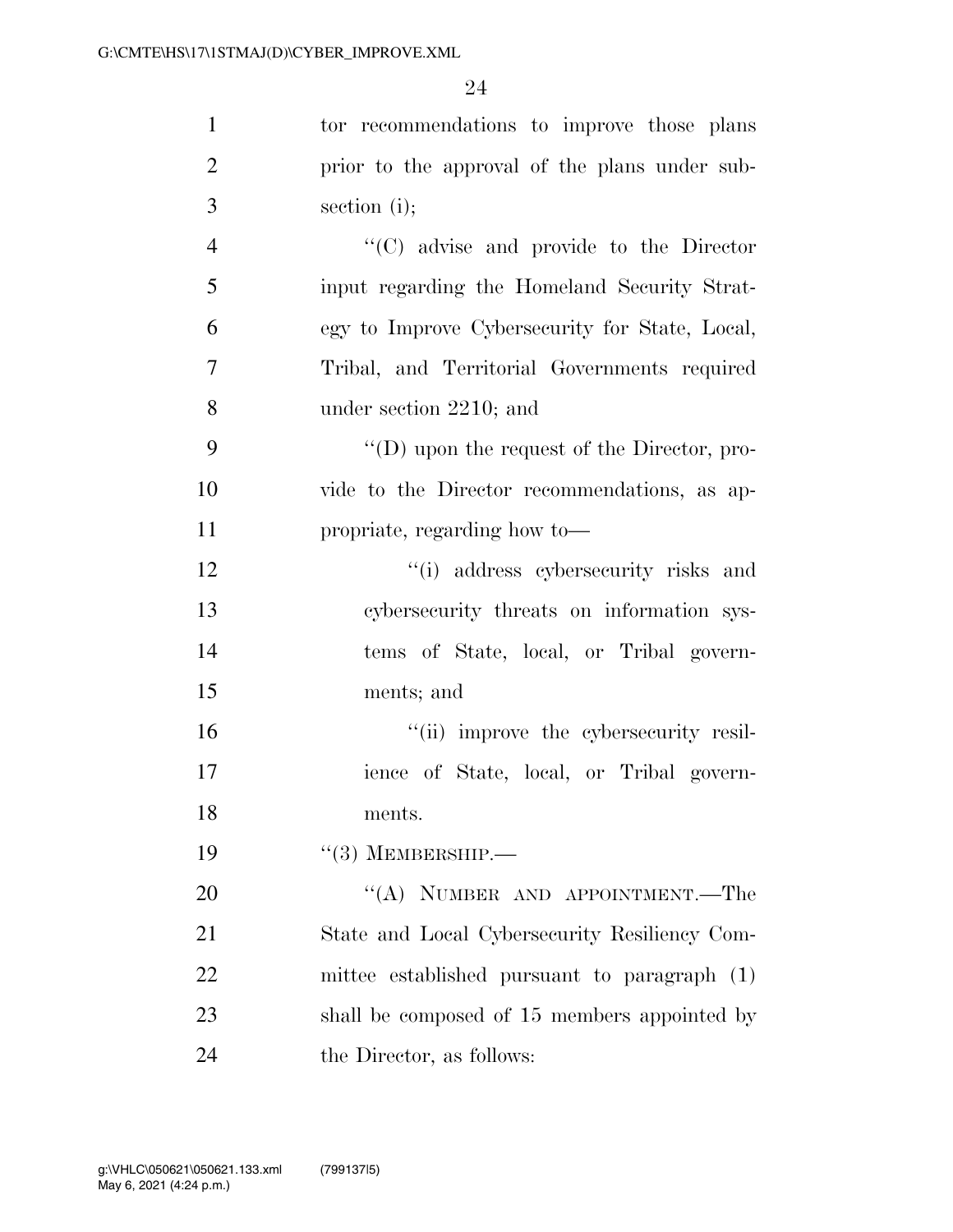| $\mathbf{1}$   | "(i) Two individuals recommended to         |
|----------------|---------------------------------------------|
| $\overline{2}$ | the Director by the National Governors As-  |
| 3              | sociation.                                  |
| $\overline{4}$ | "(ii) Two individuals recommended to        |
| 5              | the Director by the National Association of |
| 6              | State Chief Information Officers.           |
| 7              | "(iii) One individual recommended to        |
| 8              | the Director by the National Guard Bu-      |
| 9              | reau.                                       |
| 10             | "(iv) Two individuals recommended to        |
| 11             | the Director by the National Association of |
| 12             | Counties.                                   |
| 13             | $\lq\lq$ One individual recommended to      |
| 14             | the Director by the National League of      |
| 15             | Cities.                                     |
| 16             | "(vi) One individual recommended to         |
| 17             | the Director by the United States Con-      |
| 18             | ference of Mayors.                          |
| 19             | "(vii) One individual recommended to        |
| 20             | the Director by the Multi-State Informa-    |
| 21             | tion Sharing and Analysis Center.           |
| 22             | "(viii) One individual recommended to       |
| 23             | the Director by the National Congress of    |
| 24             | American Indians.                           |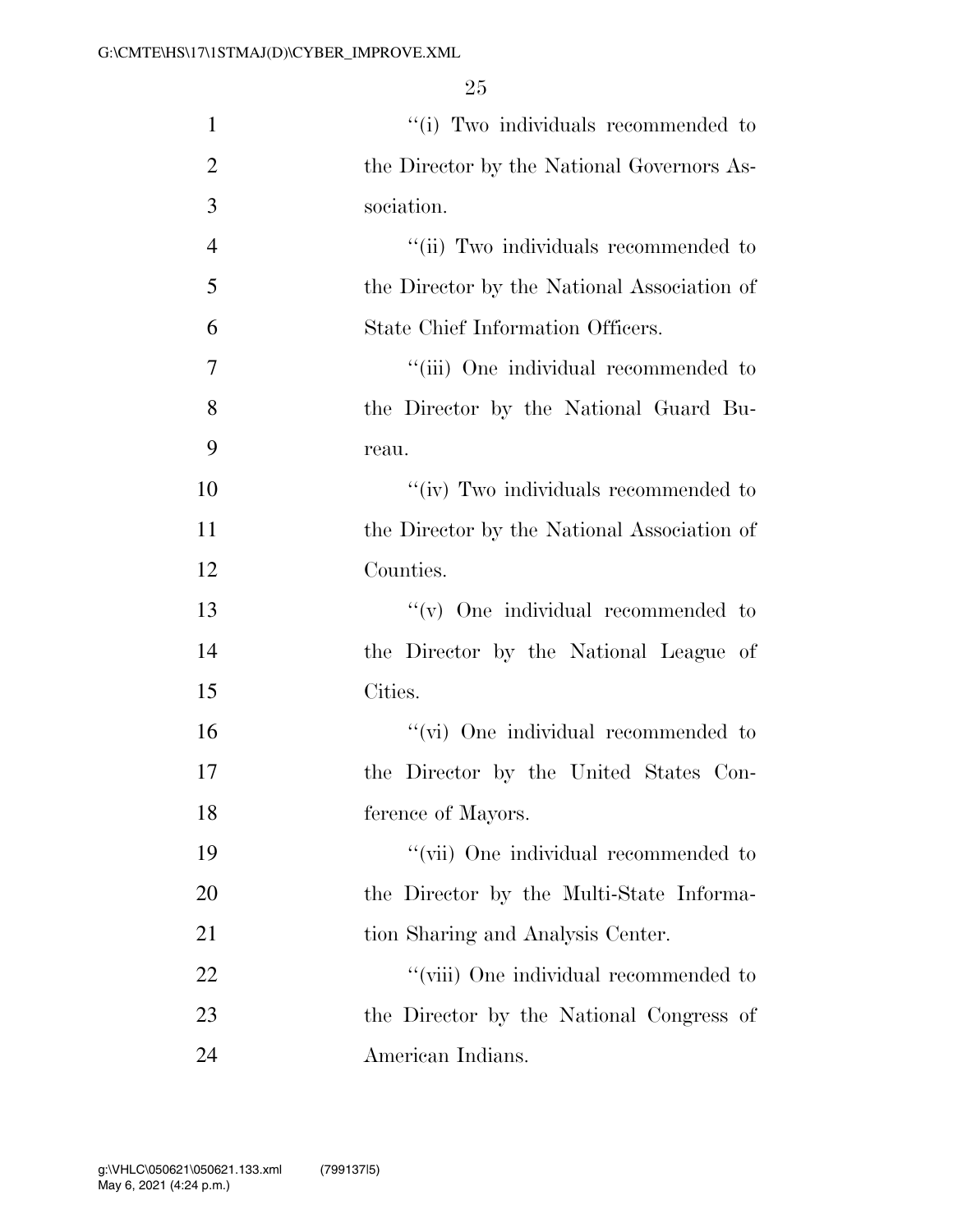| $\mathbf{1}$   | "(viii) Four individuals who have edu-      |
|----------------|---------------------------------------------|
| $\overline{2}$ | cational and professional experience relat- |
| 3              | ing to cybersecurity work or cybersecurity  |
| $\overline{4}$ | policy.                                     |
| 5              | $\lq\lq$ (B) TERMS.—                        |
| 6              | "(i) IN GENERAL.—Subject to clause          |
| 7              | (ii), each member of the State and Local    |
| 8              | Cybersecurity Resiliency Committee shall    |
| 9              | be appointed for a term of two years.       |
| 10             | "(ii) EXCEPTION.—A term of a mem-           |
| 11             | ber of the State and Local Cybersecurity    |
| 12             | Resiliency Committee shall be three years   |
| 13             | if the member is appointed initially to the |
| 14             | Committee upon the establishment of the     |
| 15             | Committee.                                  |
| 16             | "(iii) TERM REMAINDERS.—Any mem-            |
| 17             | ber of the State and Local Cybersecurity    |
| 18             | Resiliency Committee appointed to fill a    |
| 19             | vacancy occurring before the expiration of  |
| 20             | the term for which the member's prede-      |
| 21             | cessor was appointed shall be appointed     |
| 22             | only for the remainder of such term. A      |
| 23             | member may serve after the expiration of    |
| 24             | such member's term until a successor has    |
| 25             | taken office.                               |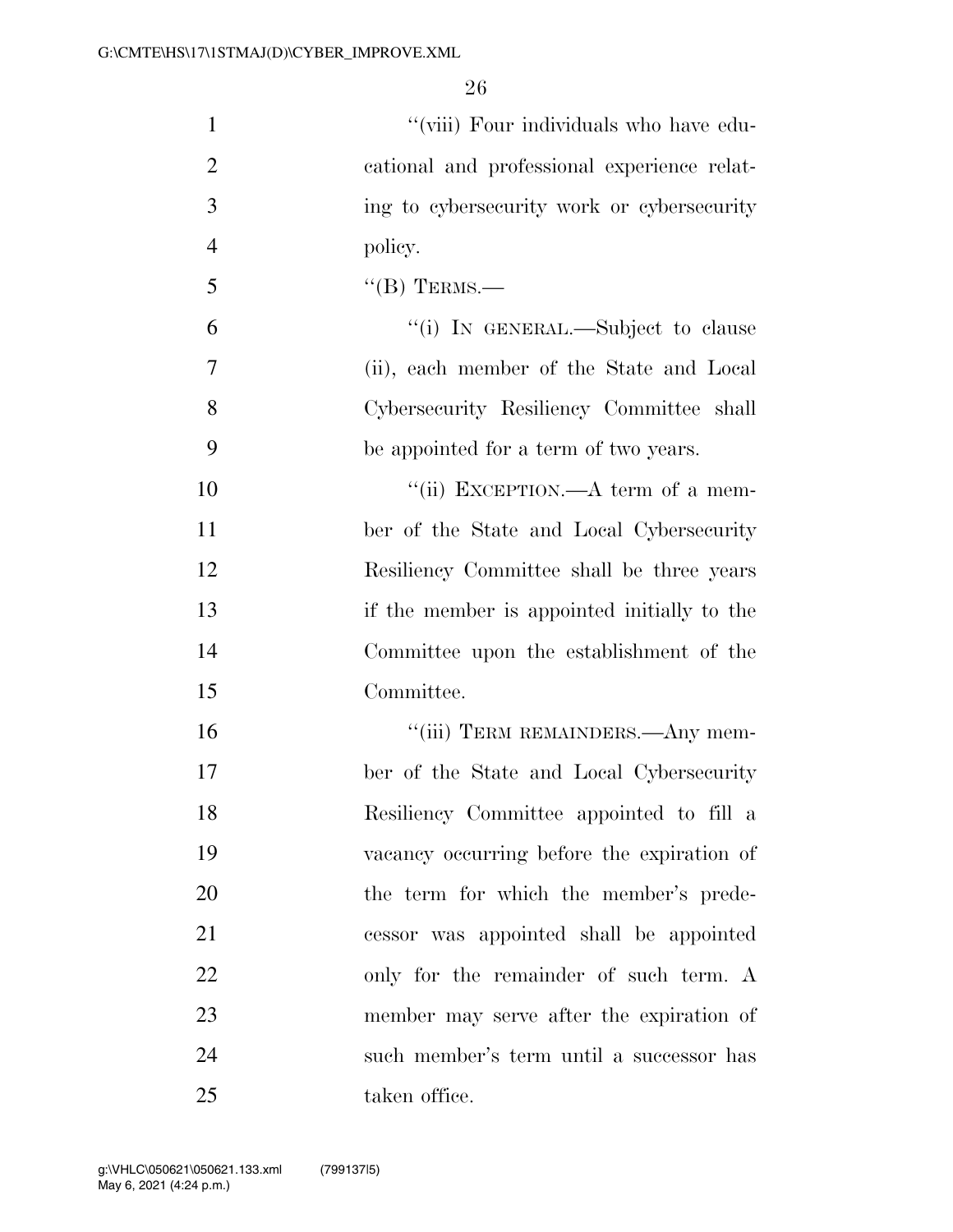| $\mathbf{1}$   | "(iv) VACANCIES.—A vacancy in State                 |
|----------------|-----------------------------------------------------|
| $\overline{2}$ | and Local Cybersecurity Resiliency Com-             |
| 3              | mittee shall be filled in the manner in             |
| $\overline{4}$ | which the original appointment was made.            |
| 5              | "(C) PAY.—Members of the State and                  |
| 6              | Local Cybersecurity Resiliency Committee shall      |
| 7              | serve without pay.                                  |
| 8              | "(4) CHAIRPERSON; VICE CHAIRPERSON.—The             |
| 9              | members of the State and Local Cybersecurity Resil- |
| 10             | iency Committee shall select a chairperson and vice |
| 11             | chairperson from among members of the committee.    |
| 12             | ``(5)<br>PERMANENT AUTHORITY.-Notwith-              |
| 13             | standing section 14 of the Federal Advisory Com-    |
| 14             | mittee Act (5 U.S.C. App.), the State and Local Cy- |
| 15             | bersecurity Resiliency Committee shall be a perma-  |
| 16             | nent authority.                                     |
| 17             | $``(p)$ REPORTS.—                                   |
| 18             | "(1) ANNUAL REPORTS BY GRANT RECIPI-                |
| 19             | ENTS.                                               |
| 20             | "(A) IN GENERAL.—Not later than $30$                |
| 21             | days after the end of a fiscal year during which    |
| 22             | an eligible entity or multistate group receives     |
| 23             | funds under this section, the eligible entity or    |
| 24             | multistate group shall submit to the Secretary      |
| 25             | a report on the progress of the eligible entity or  |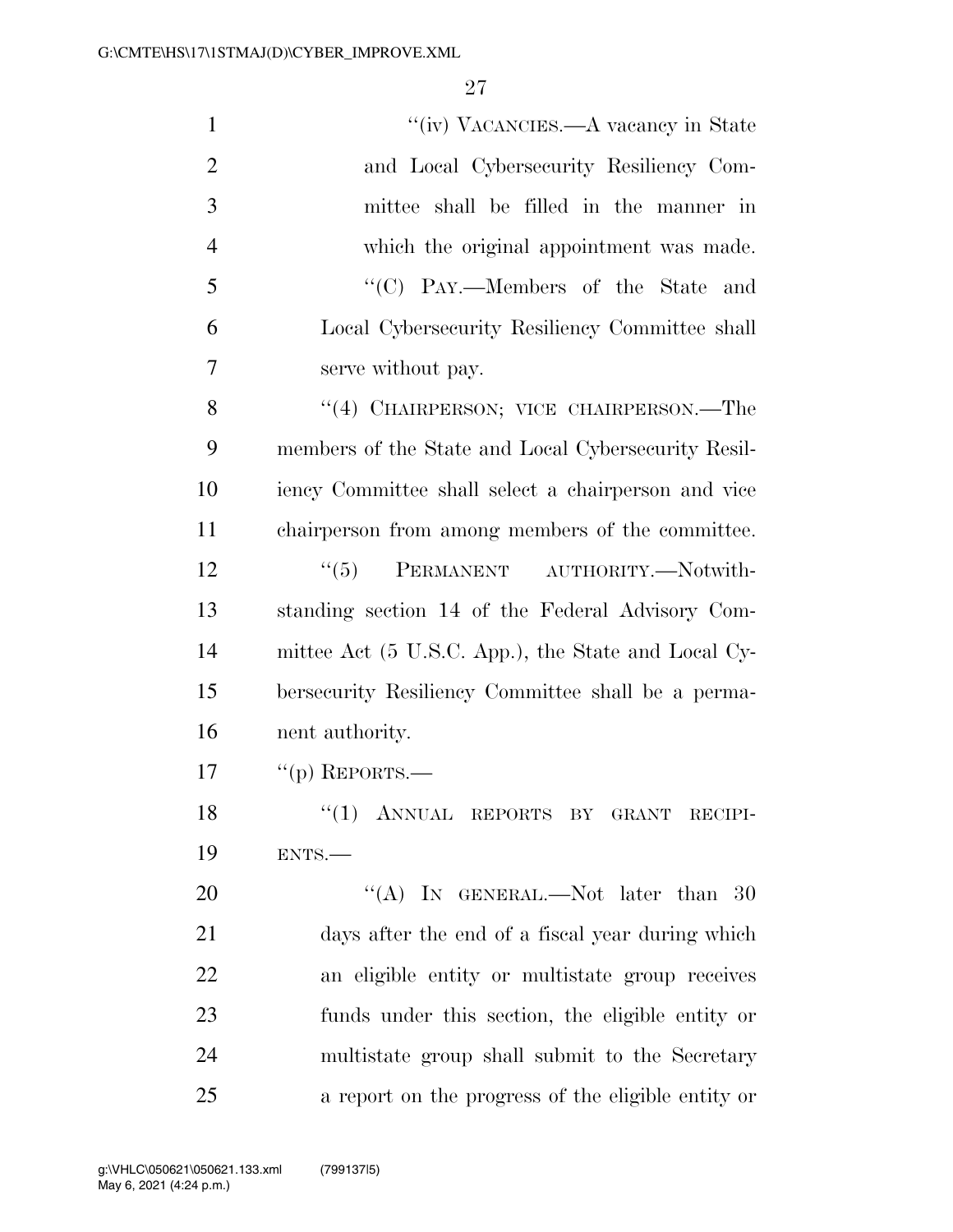multistate group in implementing the Cyberse- curity Plan of the eligible entity or Cybersecu- rity Plans of the eligible entities that comprise the multistate group, as the case may be. 5 "(B) ABSENCE OF PLAN.—Not later than 30 days after the end of a fiscal year during which an eligible entity that does not have a Cybersecurity Plan receives funds under this

 section, the eligible entity shall submit to the Secretary a report describing how the eligible entity obligated and expended grant funds dur-12 ing the fiscal year to—

- ''(i) develop a Cybersecurity Plan; or
- 14  $"$ (ii) assist with the activities de-
- 15 seribed in subsection  $(h)(3)$ .

 ''(C) PUBLIC AVAILABILITY.—The Sec- retary, acting through the Director, shall make each report submitted under subparagraphs (A) and (B) publicly available, including by making each such report available on the internet website of the Agency, subject to any redactions the Director determines necessary to protect classified or other sensitive information.

24 "(2) ANNUAL REPORTS TO CONGRESS.—Not less than frequently than once per year, the Sec-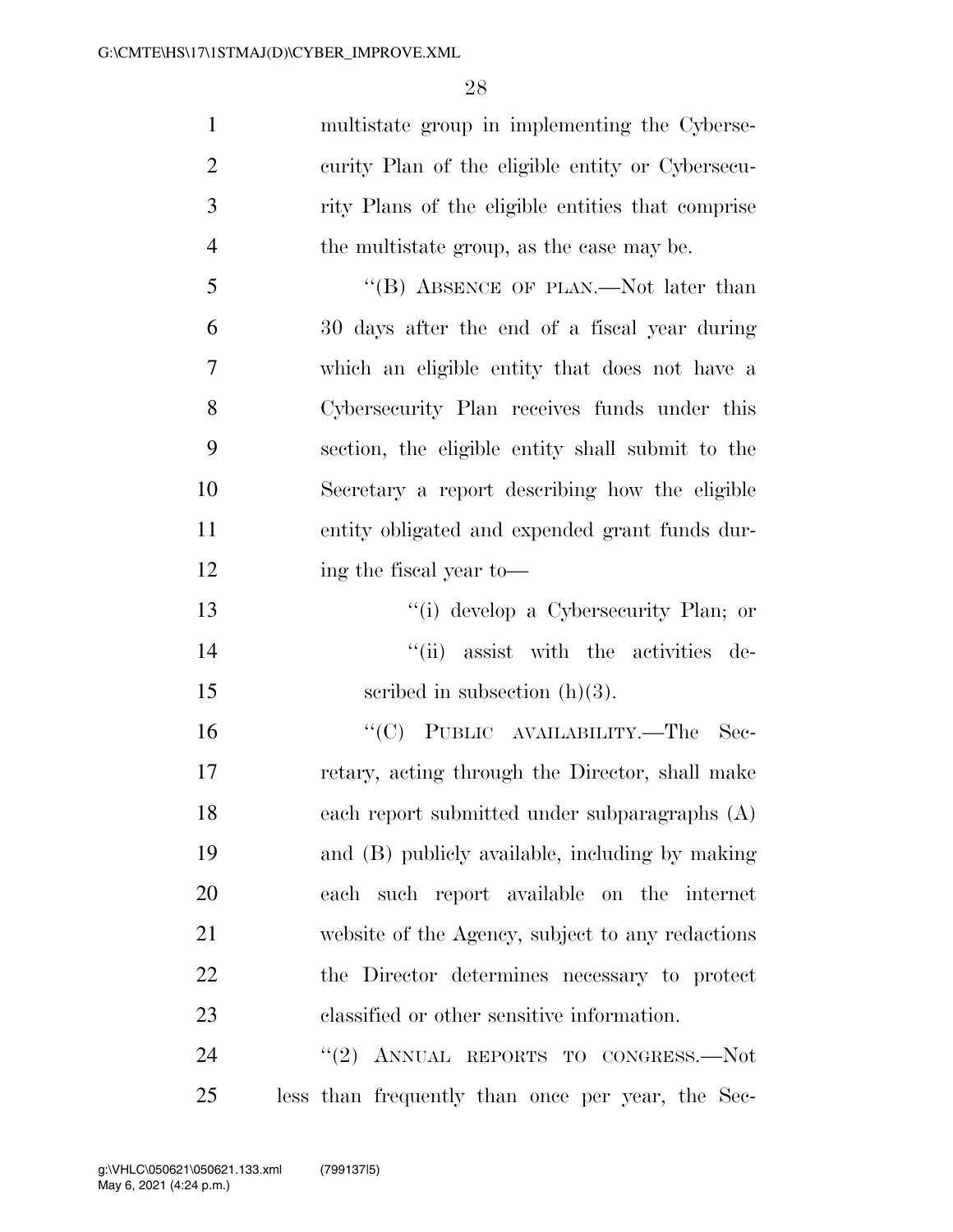retary, acting through the Director, shall submit to Congress a report on the use of grants awarded under this section and any progress made toward the following: ''(A) Achieving the objectives set forth in the Homeland Security Strategy to Improve the Cybersecurity of State, Local, Tribal, and Ter- ritorial Governments, upon the date on which the strategy is issued under section 2210. ''(B) Developing, implementing, or revising Cybersecurity Plans. 12 "'(C) Reducing cybersecurity risks and cy-

 bersecurity threats to information systems owned or operated by State, local, and Tribal governments as a result of the award of such grants.

17 ""(q) AUTHORIZATION OF APPROPRIATIONS.—There are authorized to be appropriated for grants under this section—

20  $\frac{1}{20}$  (1) for each of fiscal years 2022 through 2026, \$500,000,000; and

 $\frac{1}{22}$  ''(2) for each subsequent fiscal year, such sums as may be necessary.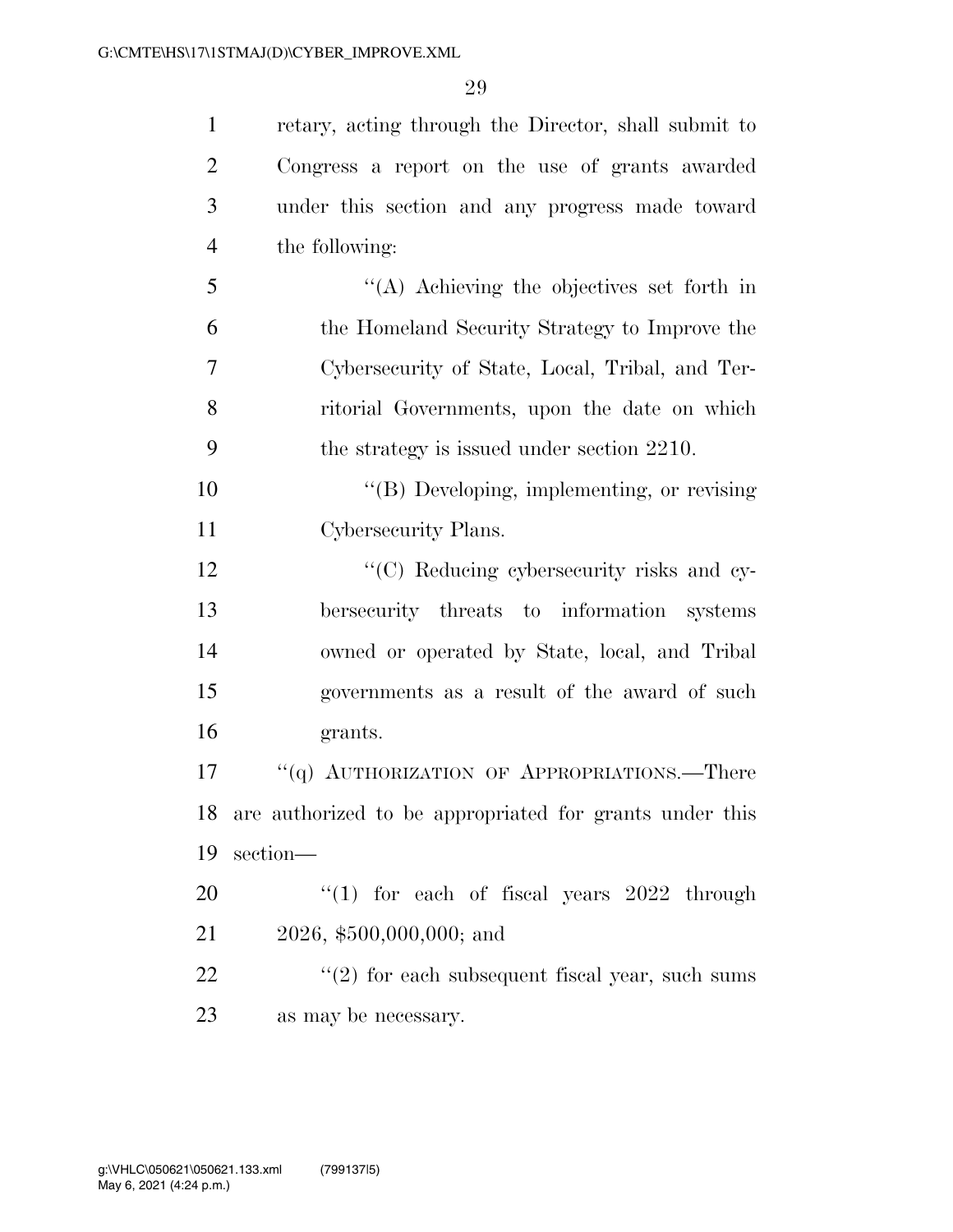# **''SEC. 2220B. CYBERSECURITY RESOURCE GUIDE DEVELOP- MENT FOR STATE, LOCAL, TRIBAL, AND TER-RITORIAL GOVERNMENT OFFICIALS.**

 ''The Secretary, acting through the Director, shall develop, regularly update, and maintain a resource guide for use by State, local, Tribal, and territorial government officials, including law enforcement officers, to help such officials identify, prepare for, detect, protect against, re- spond to, and recover from cybersecurity risks (as such term is defined in section 2209), cybersecurity threats, and incidents (as such term is defined in section 2209).''. (b) CLERICAL AMENDMENT.—The table of contents in section 1(b) of the Homeland Security Act of 2002, as amended by section 4, is further amended by inserting after the item relating to section 2220 the following new

items:

''Sec. 2220A. State and Local Cybersecurity Grant Program. ''Sec. 2220B. Cybersecurity resource guide development for State, local, Tribal, and territorial government officials.''.

#### **SEC. 3. STRATEGY.**

 (a) HOMELAND SECURITY STRATEGY TO IMPROVE THE CYBERSECURITY OF STATE, LOCAL, TRIBAL, AND TERRITORIAL GOVERNMENTS.—Section 2210 of the Homeland Security Act of 2002 (6 U.S.C. 660) is amend-

ed by adding at the end the following new subsection: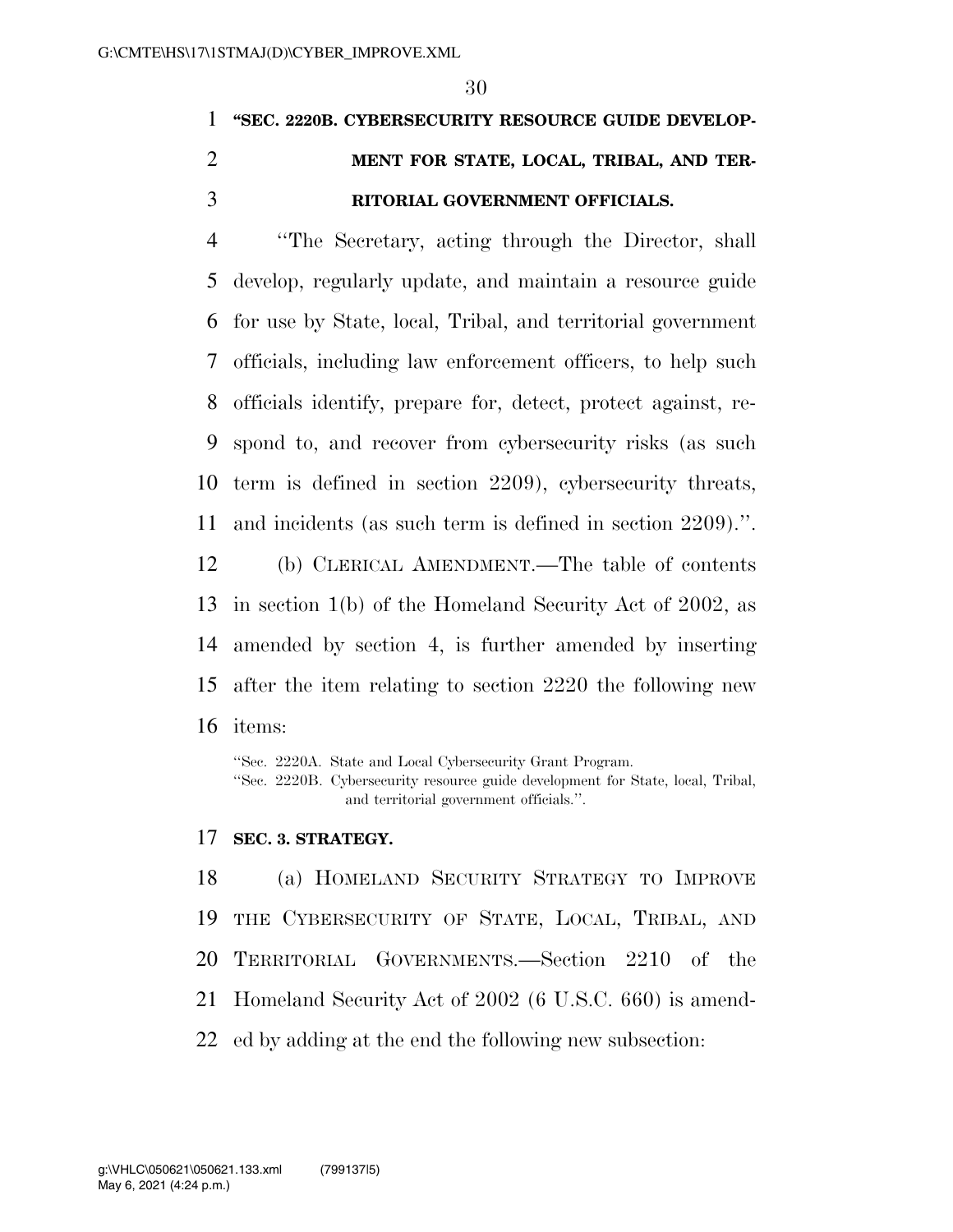''(e) HOMELAND SECURITY STRATEGY TO IMPROVE THE CYBERSECURITY OF STATE, LOCAL, TRIBAL, AND TERRITORIAL GOVERNMENTS.—

 $\frac{4}{1}$   $\frac{1}{1}$  In GENERAL.

5 "(A) REQUIREMENT.—Not later than 270 days after the date of the enactment of this subsection, the Secretary, acting through the Director, shall, in coordination with the heads of appropriate Federal agencies, State, local, Tribal, and territorial governments, the State and Local Cybersecurity Resilience Committee established under section 2220A, and other stakeholders, as appropriate, develop and make publicly available a Homeland Security Strategy to Improve the Cybersecurity of State, Local, Tribal, and Territorial Governments.

17 "(B) RECOMMENDATIONS AND REQUIRE- MENTS.—The strategy required under subpara-graph (A) shall—

 $\frac{1}{1}$  provide recommendations relating 21 to the ways in which the Federal Govern- ment should support and promote the abil- ity of State, local, Tribal, and territorial governments to identify, protect against, detect, respond to, and recover from cyber-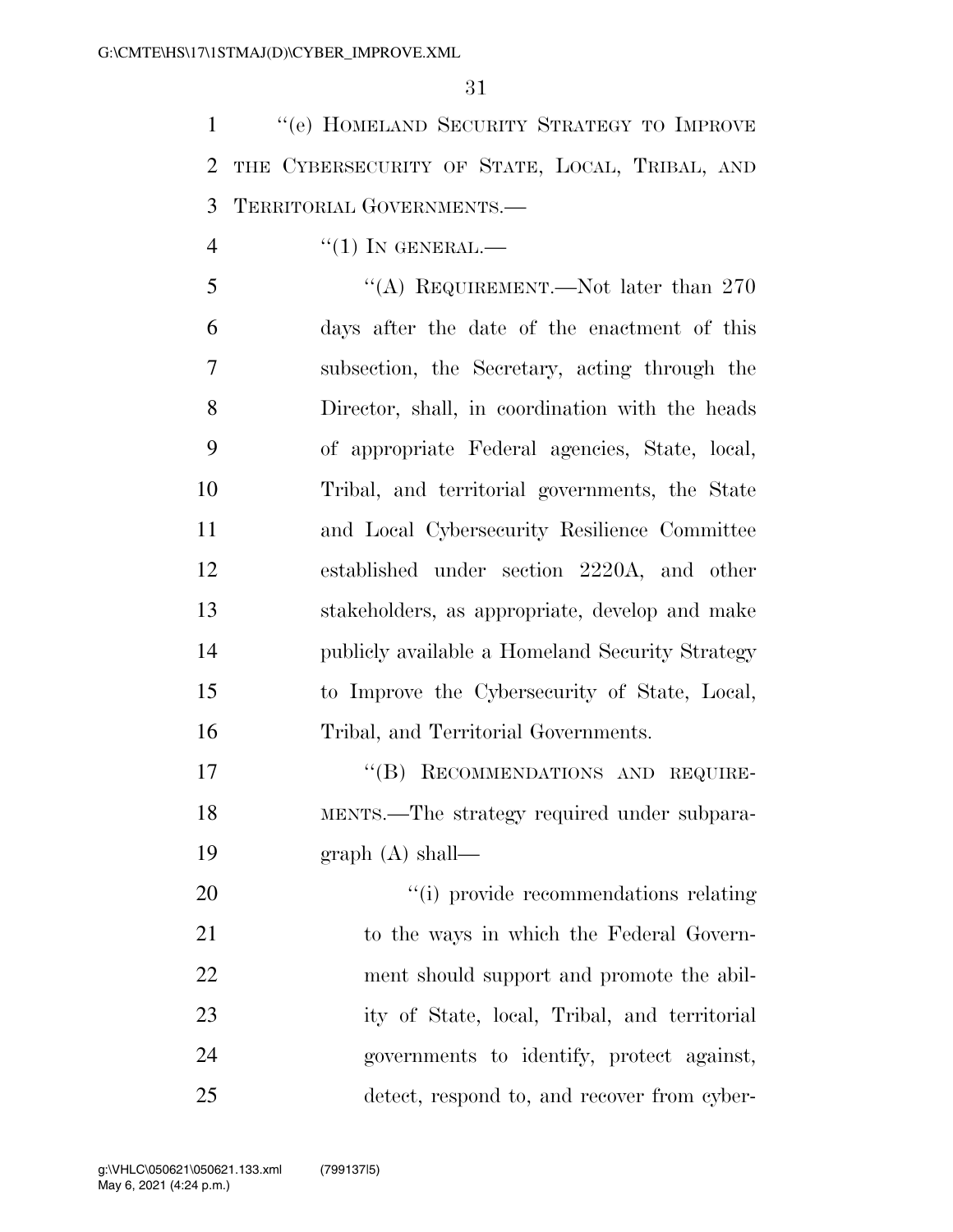| $\mathbf{1}$   | security risks (as such term is defined in                       |
|----------------|------------------------------------------------------------------|
| $\overline{2}$ | section 2209), cybersecurity threats, and                        |
| 3              | incidents (as such term is defined in sec-                       |
| $\overline{4}$ | tion $2209$ ; and                                                |
| 5              | "(ii) establish baseline requirements                            |
| 6              | for cybers ecurity plans under this section                      |
| 7              | and principles with which such plans shall                       |
| 8              | align.                                                           |
| 9              | "(2) CONTENTS.—The strategy required under                       |
| 10             | paragraph $(1)$ shall—                                           |
| 11             | "(A) identify capability gaps in the ability                     |
| 12             | of State, local, Tribal, and territorial govern-                 |
| 13             | ments to identify, protect against, detect, re-                  |
| 14             | spond to, and recover from cybersecurity risks,                  |
| 15             | cybersecurity threats, and incidents;                            |
| 16             | "(B) identify Federal resources and capa-                        |
| 17             | bilities that are available or could be made                     |
| 18             | available to State, local, Tribal, and territorial               |
| 19             | governments to help those governments identify,                  |
| 20             | protect against, detect, respond to, and recover                 |
| 21             | from cybersecurity risks, cybersecurity threats,                 |
| 22             | and incidents;                                                   |
| 23             | $\lq\lq$ <sup>c</sup> (C) identify and assess the limitations of |
| 24             | Federal resources and capabilities available to                  |
| 25             | State, local, Tribal, and territorial governments                |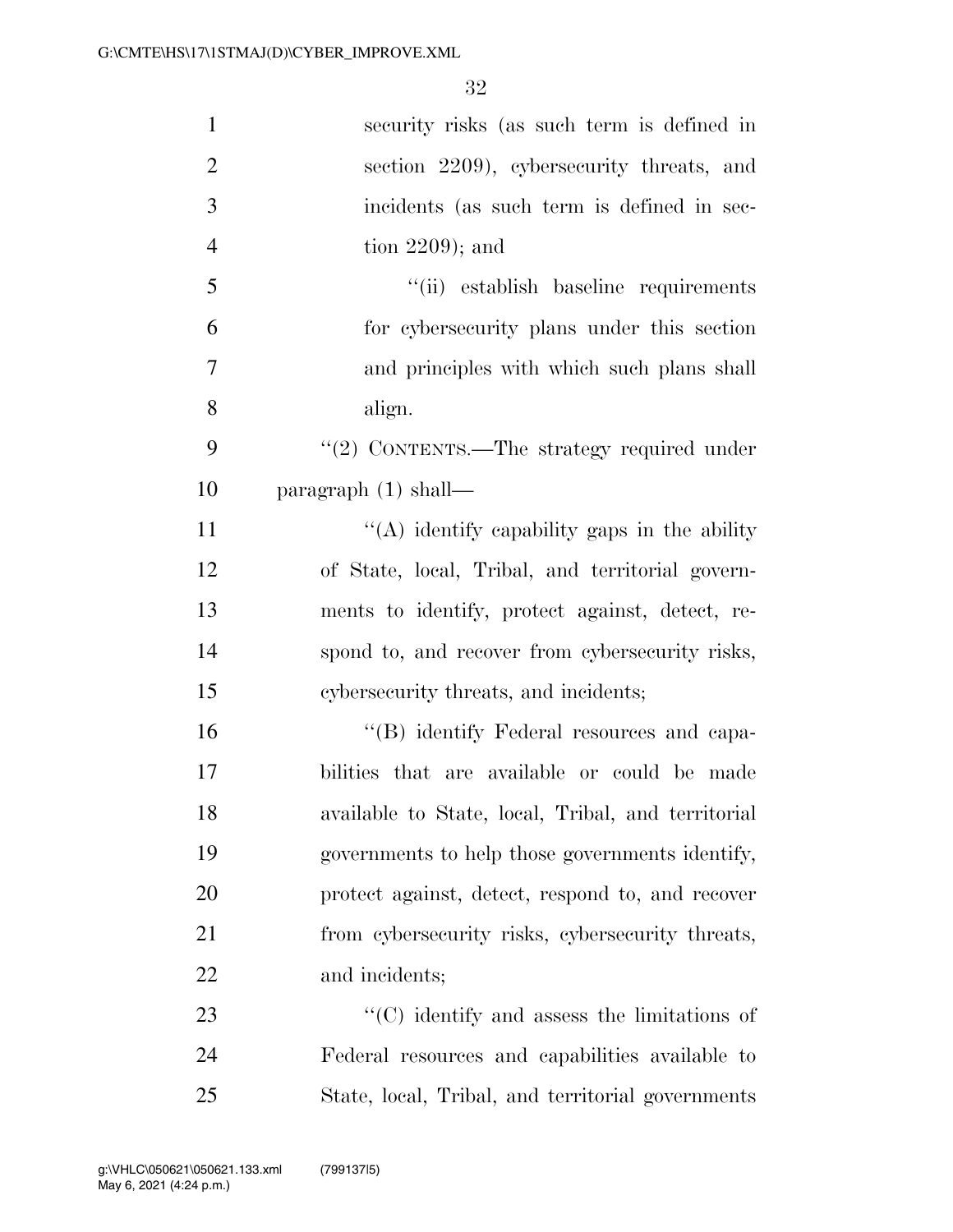| $\mathbf{1}$   | to help those governments identify, protect          |
|----------------|------------------------------------------------------|
| $\overline{2}$ | against, detect, respond to, and recover from        |
| 3              | cybersecurity risks, cybersecurity threats, and      |
| $\overline{4}$ | incidents, and make recommendations to ad-           |
| 5              | dress such limitations;                              |
| 6              | $\lq\lq$ identify opportunities to improve the       |
| $\overline{7}$ | coordination of the Agency with Federal and          |
| 8              | non-Federal entities, such as the Multi-State        |
| 9              | Information Sharing and Analysis Center, to          |
| 10             | improve—                                             |
| 11             | "(i) incident exercises, information                 |
| 12             | sharing and incident notification proce-             |
| 13             | dures;                                               |
| 14             | "(ii) the ability for State, local, Trib-            |
| 15             | al, and territorial governments to volun-            |
| 16             | tarily adapt and implement guidance in               |
| 17             | Federal binding operational directives; and          |
| 18             | "(iii) opportunities to leverage Federal             |
| 19             | schedules for cybersecurity investments              |
| 20             | under section 502 of title 40, United                |
| 21             | States Code;                                         |
| 22             | $\lq\lq(E)$ recommend new initiatives the Fed-       |
| 23             | eral Government should undertake to improve          |
| 24             | the ability of State, local, Tribal, and territorial |
| 25             | governments to identify, protect against, detect,    |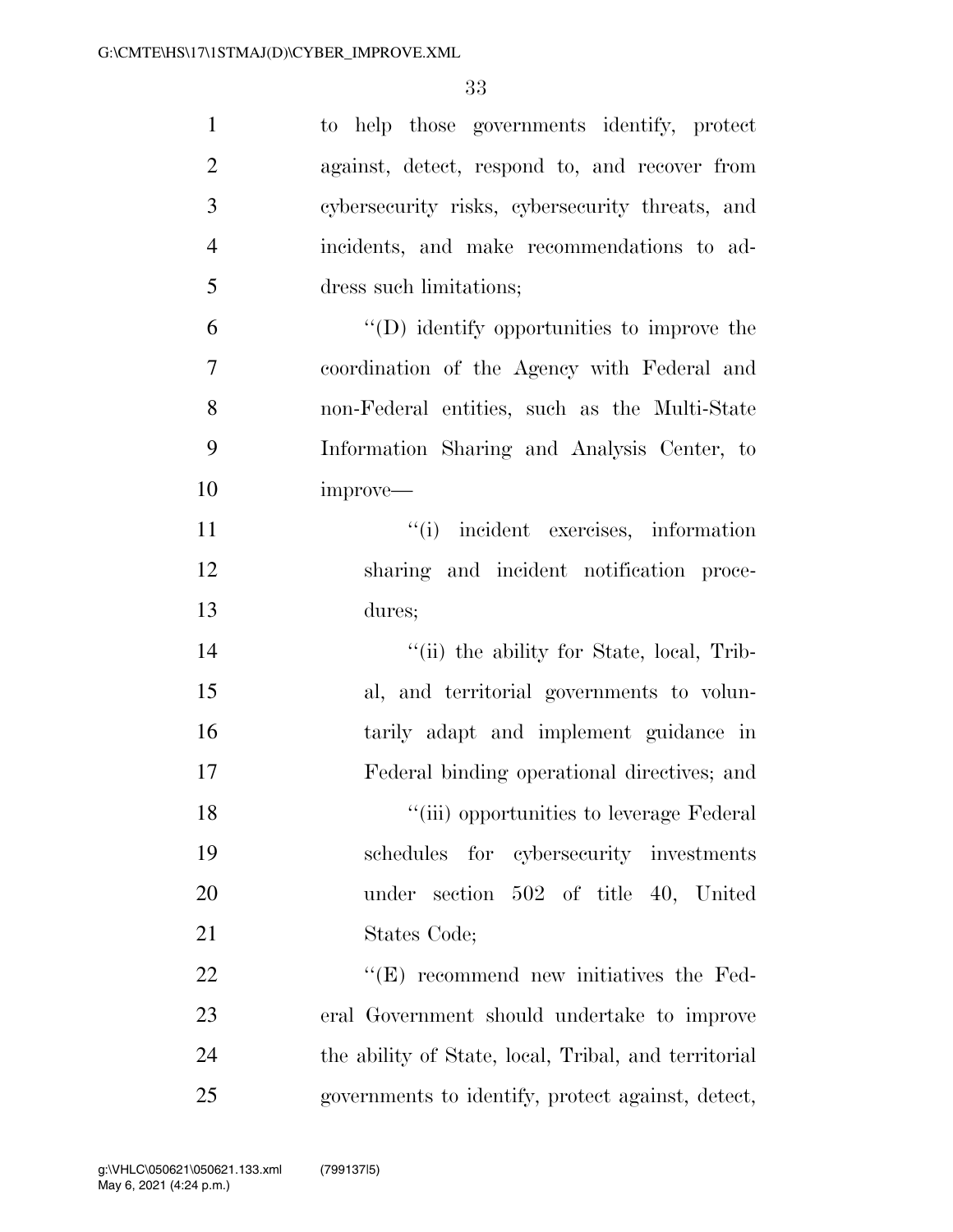respond to, and recover from cybersecurity risks, cybersecurity threats, and incidents;

 ''(F) set short-term and long-term goals that will improve the ability of State, local, Tribal, and territorial governments to identify, protect against, detect, respond to, and recover from cybersecurity risks, cybersecurity threats, and incidents; and

 ''(G) set dates, including interim bench- marks, as appropriate for State, local, Tribal, and territorial governments to establish baseline capabilities to identify, protect against, detect, respond to, and recover from cybersecurity risks, cybersecurity threats, and incidents.

 ''(3) CONSIDERATIONS.—In developing the strategy required under paragraph (1), the Director, in coordination with the heads of appropriate Fed- eral agencies, State, local, Tribal, and territorial governments, the State and Local Cybersecurity Re- silience Committee established under section 2220A, and other stakeholders, as appropriate, shall con-sider—

23 ''(A) lessons learned from incidents that have affected State, local, Tribal, and territorial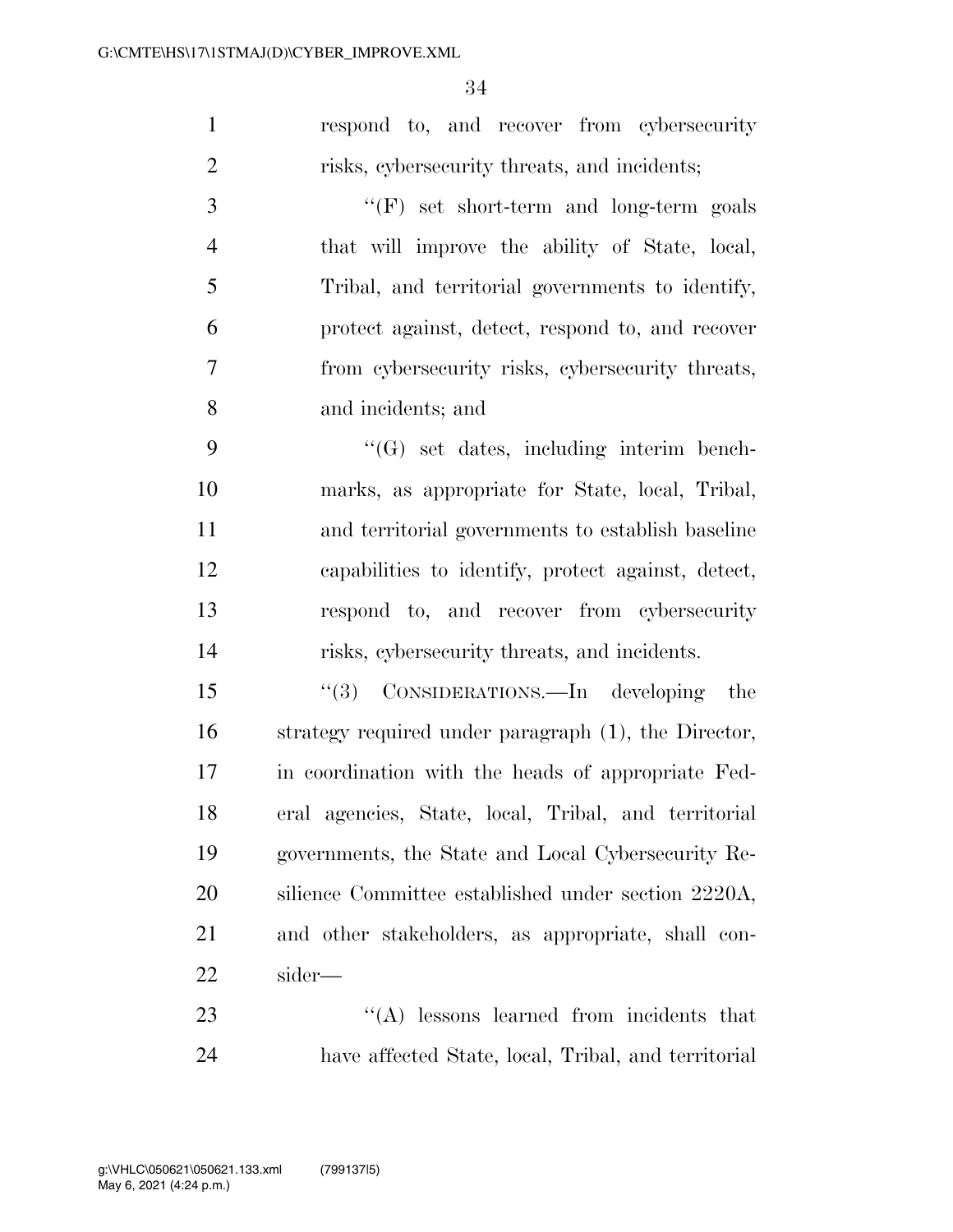governments, and exercises with Federal and non-Federal entities;

 ''(B) the impact of incidents that have af- fected State, local, Tribal, and territorial gov- ernments, including the resulting costs to such governments;

 $\cdot$  ''(C) the information related to the interest and ability of state and non-state threat actors to compromise information systems (as such term is defined in section 102 of the Cybersecu- rity Act of 2015 (6 U.S.C. 1501)) owned or op- erated by State, local, Tribal, and territorial governments;

 $\langle (D)$  emerging cybersecurity risks and cy- bersecurity threats to State, local, Tribal, and territorial governments resulting from the de-ployment of new technologies; and

18 ''(E) recommendations made by the State and Local Cybersecurity Resilience Committee 20 established under section 2220A.".

 (b) RESPONSIBILITIES OF THE DIRECTOR OF THE CYBERSECURITY AND INFRASTRUCTURE SECURITY AGEN- CY.—Section 2202(c) of the Homeland Security Act of 2002 (6 U.S.C. 652(c)) is amended—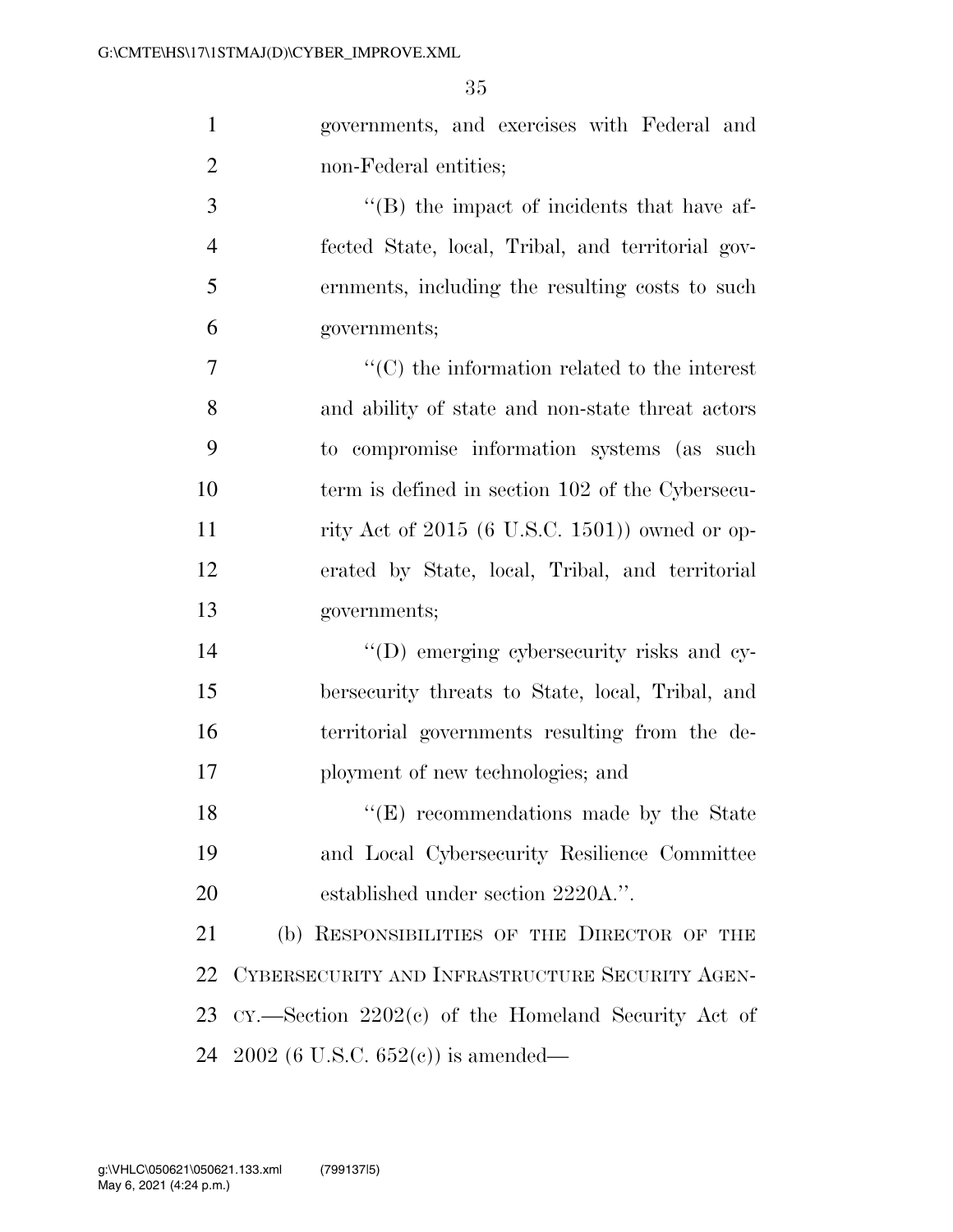| $\mathbf{1}$   | (1) by redesignating paragraphs $(6)$ , $(7)$ , $(8)$ ,              |
|----------------|----------------------------------------------------------------------|
| $\overline{c}$ | $(9)$ , $(10)$ , and $(11)$ as paragraphs $(10)$ , $(11)$ , $(12)$ , |
| 3              | $(13)$ , $(14)$ , and $(15)$ , respectively; and                     |
| $\overline{4}$ | $(2)$ by inserting after paragraph $(5)$ the fol-                    |
| 5              | lowing new paragraphs:                                               |
| 6              | "(6) develop program guidance, in consultation                       |
| 7              | with the State and Local Government Cybersecurity                    |
| 8              | Resiliency Committee established under section                       |
| 9              | 2220A, for the State and Local Cybersecurity Grant                   |
| 10             | Program under such section or any other homeland                     |
| 11             | security assistance administered by the Department                   |
| 12             | to improve cybersecurity;                                            |
| 13             | $\lq(7)$ review, in consultation with the State and                  |
| 14             | Local Cybersecurity Resiliency Committee, all cyber-                 |
| 15             | security plans of State, local, Tribal, and territorial              |
| 16             | governments developed pursuant to any homeland                       |
| 17             | security assistance administered by the Department                   |
| 18             | to improve cybersecurity;                                            |
| 19             | $(8)$ provide expertise and technical assistance                     |
| 20             | to State, local, Tribal, and territorial government of-              |
| 21             | ficials with respect to cybersecurity;                               |
| 22             | "(9) provide education, training, and capacity                       |
| 23             | development to enhance the security and resilience                   |

of cybersecurity and infrastructure security;''.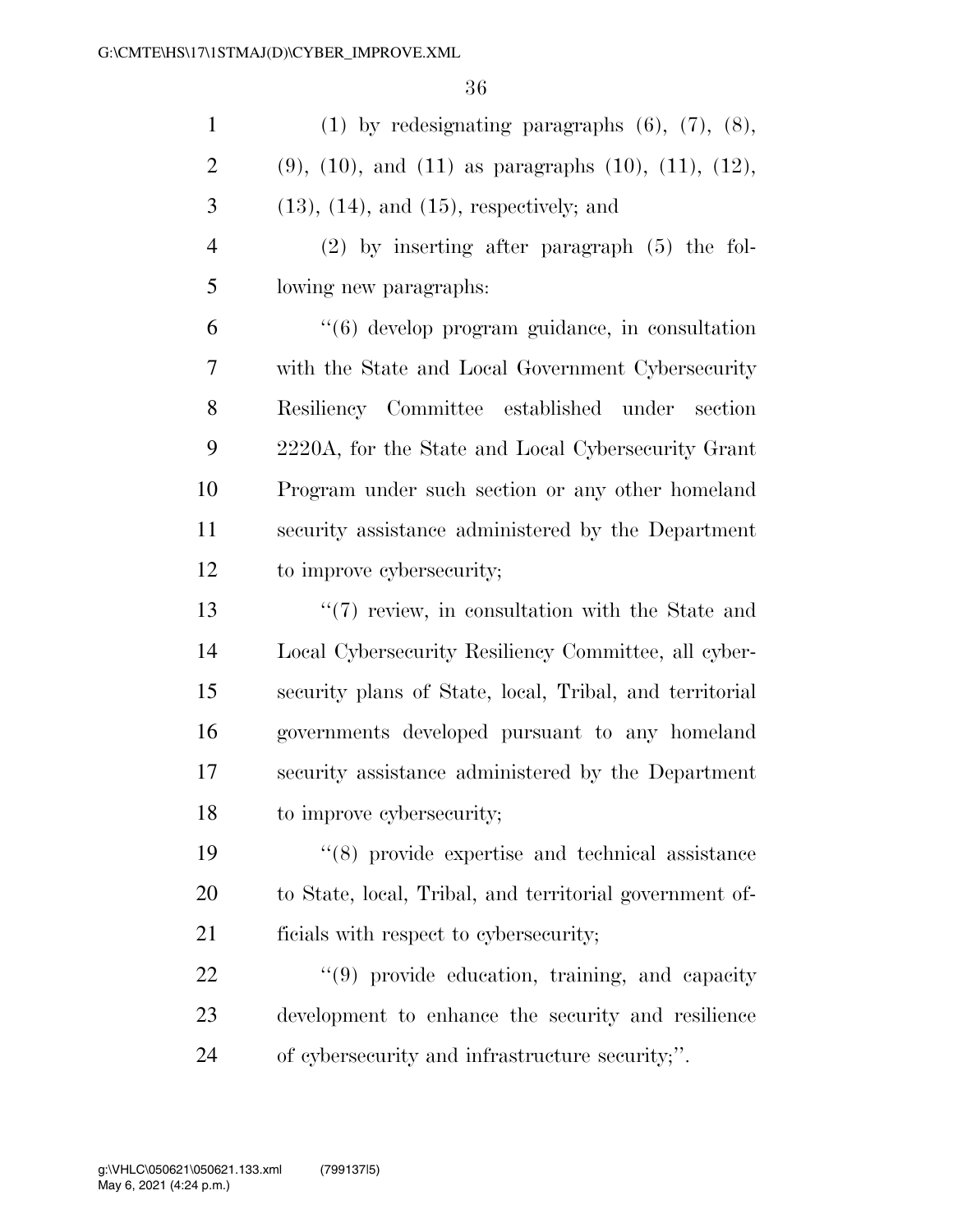| $\mathbf{1}$ | (c) FEASIBILITY STUDY.—Not later than 180 days               |
|--------------|--------------------------------------------------------------|
| 2            | after the date of the enactment of this Act, the Director    |
| 3            | of the Cybersecurity and Infrastructure Security of the      |
| 4            | Department of Homeland Security shall conduct a study        |
| 5            | to assess the feasibility of implementing a short-term rota- |
| 6            | tional program for the detail to the Agency of approved      |
| 7            | State, local, Tribal, and territorial government employees   |
| 8            | in cyber workforce positions.                                |
| 9            | SEC. 4. TITLE XXII TECHNICAL AND CLERICAL AMEND-             |
| 10           | MENTS.                                                       |
| 11           | (a) TECHNICAL AMENDMENTS.—                                   |
| 12           | (1) HOMELAND SECURITY ACT OF 2002.—Sub-                      |
| 13           | title A of title XXII of the Homeland Security Act           |
| 14           | of $2002$ (6 U.S.C. 651 et seq.) is amended—                 |
| 15           | $(A)$ in the first section 2215 (6 U.S.C.                    |
| 16           | 665; relating to the duties and authorities relat-           |
| 17           | ing to gov internet domain), by amending the                 |
| 18           | section enumerator and heading to read as fol-               |
| 19           | lows:                                                        |
| 20           | "SEC. 2215. DUTIES AND AUTHORITIES RELATING TO .GOV          |
| 21           | <b>INTERNET DOMAIN.";</b>                                    |
| 22           | $(B)$ in the second section 2215 (6 U.S.C.                   |
| 23           | 665b; relating to the joint cyber planning of-               |
| 24           | fice), by amending the section enumerator and                |
| 25           | heading to read as follows:                                  |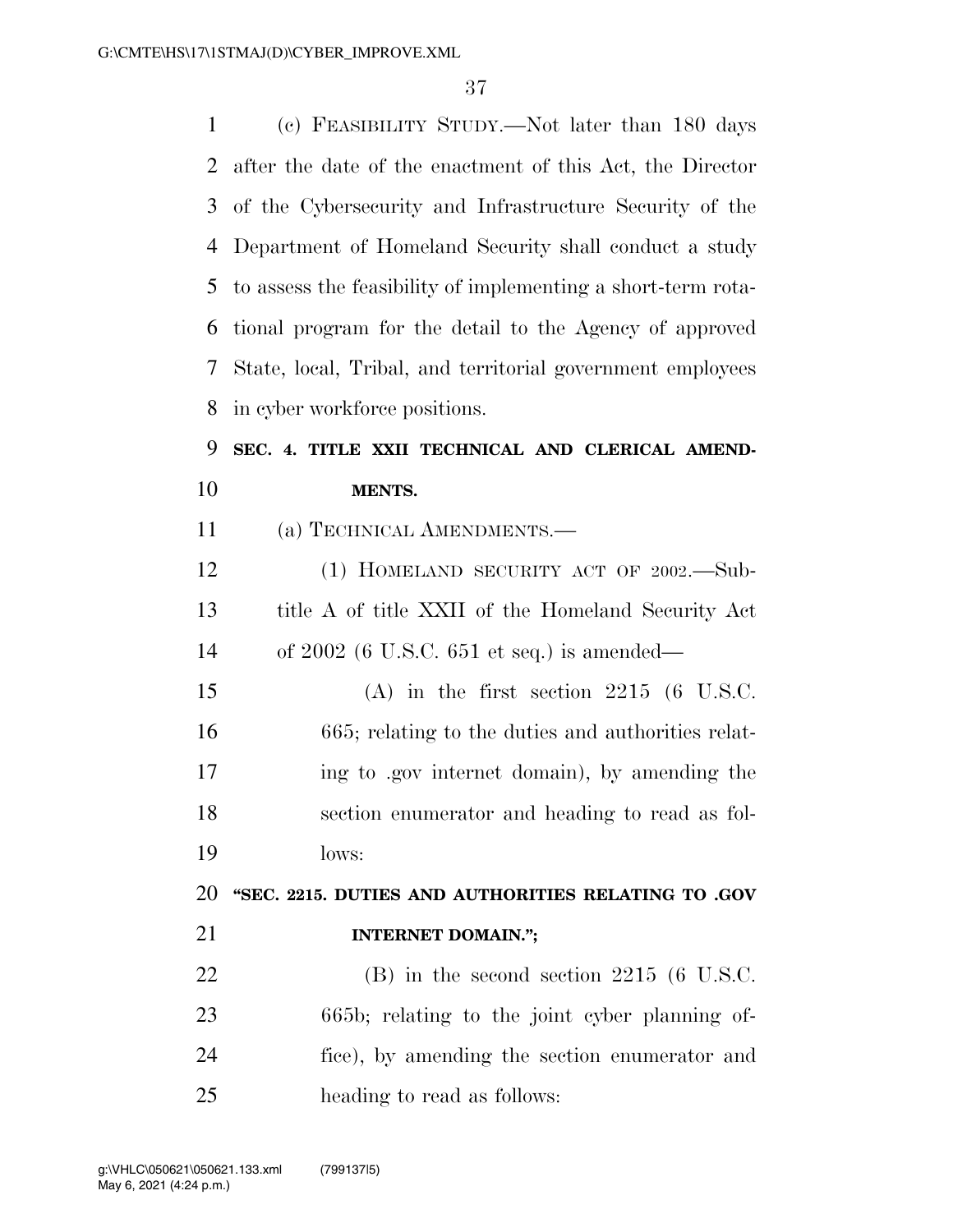| "SEC. 2216. JOINT CYBER PLANNING OFFICE.";               |
|----------------------------------------------------------|
| $(C)$ in the third section 2215 (6 U.S.C.                |
| 665c; relating to the Cybersecurity State Coor-          |
| dinator), by amending the section enumerator             |
| and heading to read as follows:                          |
| "SEC. 2217. CYBERSECURITY STATE COORDINATOR.";           |
| (D) in the fourth section $2215$ (6 U.S.C.               |
| 665d; relating to Sector Risk Management                 |
| Agencies), by amending the section enumerator            |
| and heading to read as follows:                          |
| "SEC. 2218. SECTOR RISK MANAGEMENT AGENCIES.";           |
| $(E)$ in section 2216 (6 U.S.C. 665e; relat-             |
| ing to the Cybersecurity Advisory Committee),            |
| by amending the section enumerator and head-             |
| ing to read as follows:                                  |
| "SEC. 2219. CYBERSECURITY ADVISORY COMMITTEE."; and      |
| $(F)$ in section 2217 (6 U.S.C. 665f; relat-             |
| ing to Cybersecurity Education and Training              |
| Programs), by amending the section<br>enu-               |
| merator and heading to read as follows:                  |
| "SEC. 2220. CYBERSECURITY EDUCATION AND TRAINING         |
| PROGRAMS.".                                              |
| CONSOLIDATED APPROPRIATIONS<br>(2)<br>ACT,               |
| $2021.$ —Paragraph (1) of section $904(b)$ of division U |
| of the Consolidated Appropriations Act, 2021 (Pub-       |
| lic Law $116-260$ is amended, in the matter pre-         |
|                                                          |